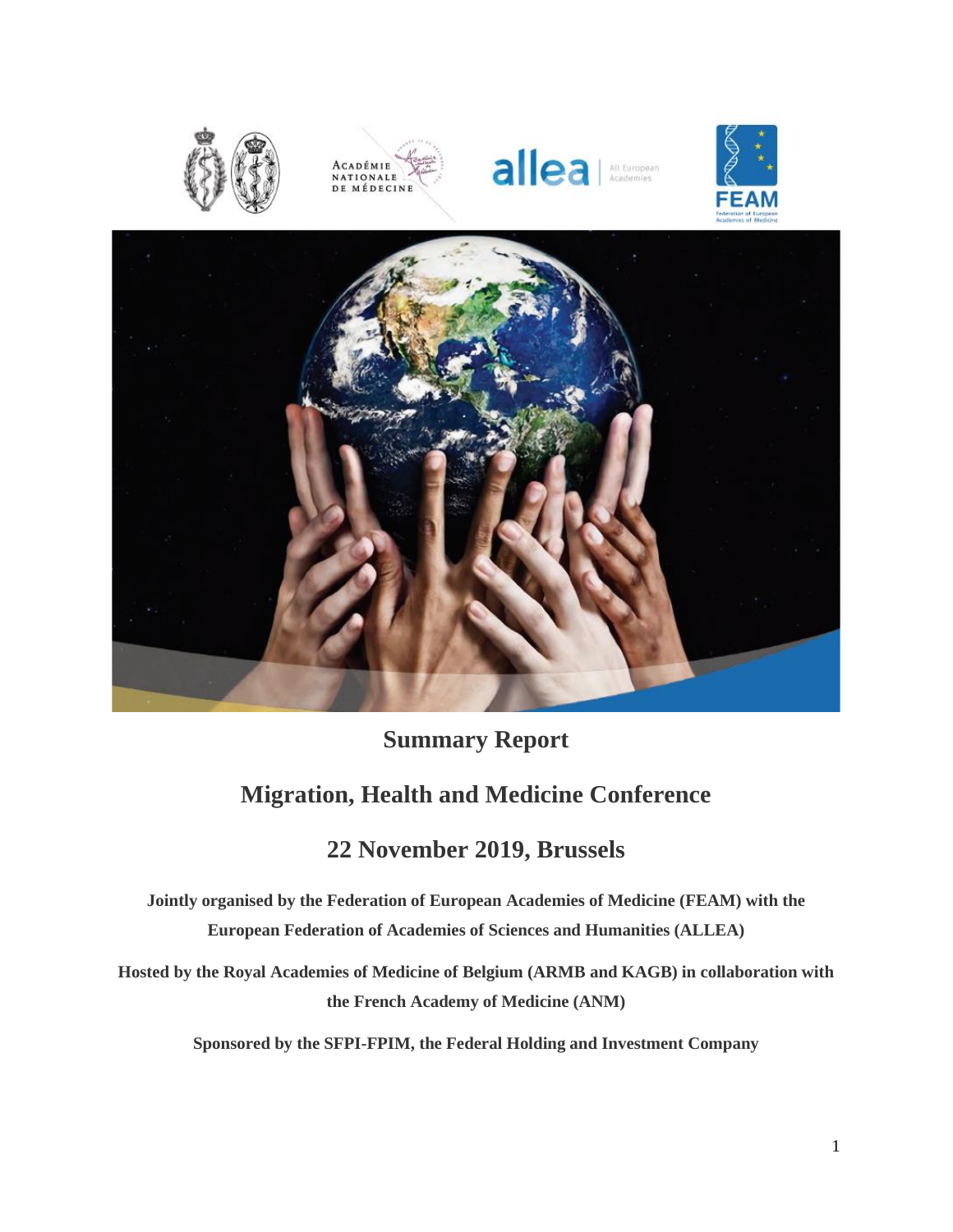### **About the Federation of European Academies of Medicine (FEAM)**

FEAM is the European umbrella group of Academies of Medicine, Medical Sections of Academies of Sciences and Academies of Pharmacy. It brings together 20 national Academies representing thousands among the best scientists in Europe. FEAM promotes cooperation between national Academies and provides a platform to formulate their collective voice on matters concerning medicine, health and biomedical research with a European dimension. Its mission is to extend to the European authorities the advisory role that national Academies exercise in their own countries on those matters.

## **About the European Federation of Academies of Sciences and Humanities (ALLEA)**

ALLEA is the European Federation of Academies of Sciences and Humanities, representing more than 50 academies from over 40 countries in Europe. ALLEA operates at the interface of science, policy and society and speaks out on behalf of its members to promote science as a global public good.

### **Acknowledgements**

FEAM and ALLEA warmly thank the speakers and chairs of the Conference for their contribution and Dr Rosa Castro for writing this report. FEAM and ALLEA are also very grateful to the Royal Academies of Medicine of Belgium (ARMB and KAGB), the French Academy of Medicine (ANM) and the SFPI-FPIM, the Federal Holding and Investment Company Sponsorship that funded this event.

### **Disclaimer**

The opinions presented in this report do not necessarily represent the views of all participants at the event, the Federation of European Academies of Medicine (FEAM), the European Federation of Academies of Sciences and Humanities (ALLEA) or its Member Academies.

All web references were accessed in December 2019.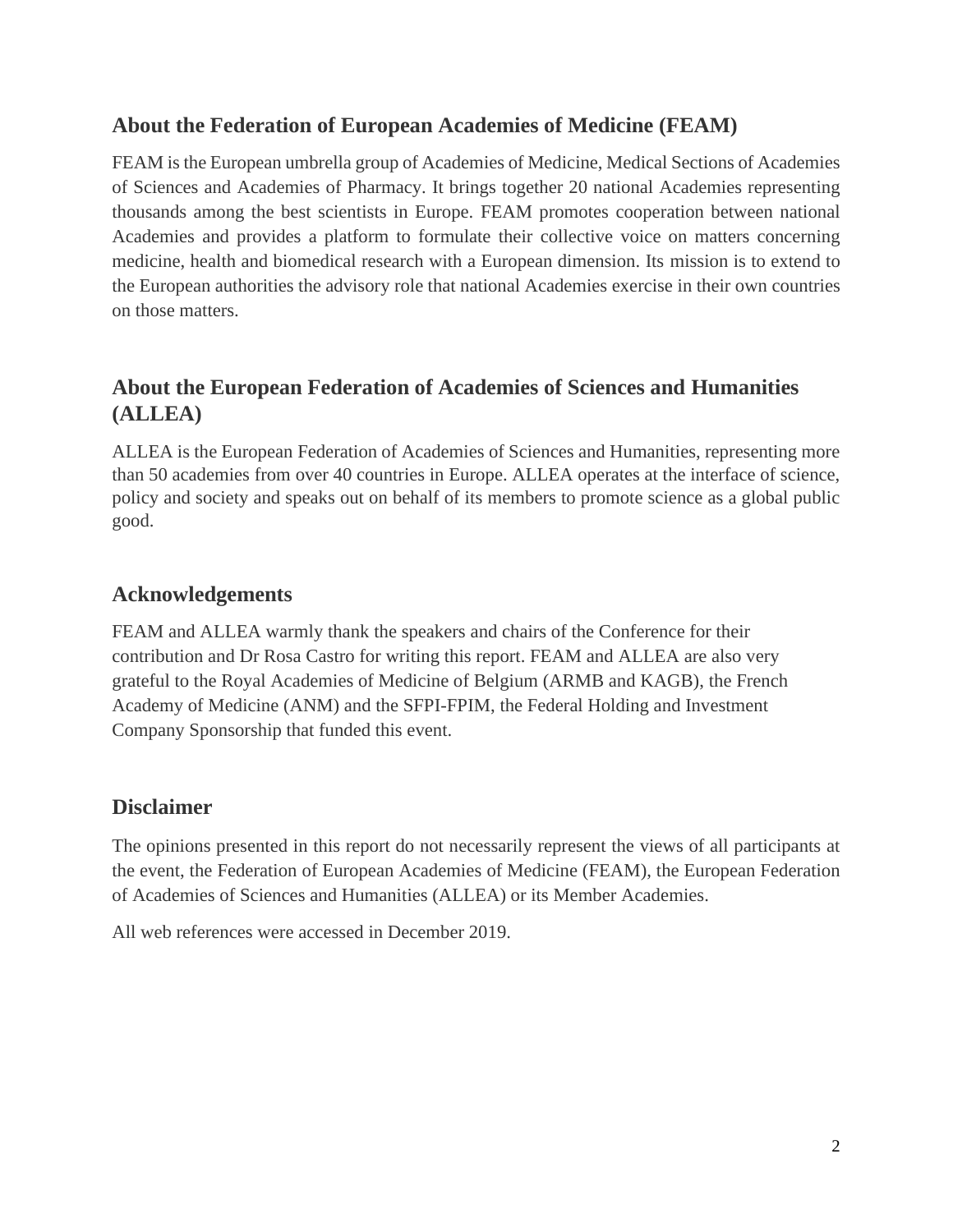### **Introduction**

The estimated number of migrants in 2019 has reached  $272$  million<sup>1</sup>. This number refers to "international migrants", a term encompassing all people changing their country of habitual residence. With a population of 920 million and 53 countries, the World Health Organization (WHO) European region makes up for one seventh of the global population and accounts for around 35% of the world's international migrant population<sup>2</sup>.

During the past few decades, an increasing number of migrants and refugees have arrived in Europe. It is documented that more than 18,000 people have lost their lives in the Mediterranean while trying to arrive in Europe to escape conflicts, violence, natural disasters, human rights abuses, economic crises and instability<sup>3</sup>. Nonetheless, most the world's migration flows occur within low and middle-income countries (LMICs) rather than from LMICs to high income countries<sup>4</sup>.

Migrant health is a complex topic with many factors such as socio-economic determinants of health, as well as biological and environmental interactions influencing health outcomes on migrant populations. This complicates the generalization of research findings from one community or from one country to the regional or global levels.

The issue is equally complex from the policy side. At the EU level, one reason for this complexity, is that while many aspects of migration and health can be dealt with a EU approach, the provision of healthcare services remains a competence of Member States. Access to healthcare services for migrants are different from Member State to Member State, and the implementation of EU strategies and policies is particularly difficult within this setting.

In spite of current efforts by the European Union, the WHO, the International Organization for Migration (IOM), Research Centers, NGOs, and Academia among others, more work is needed to provide scientifically validated data on the health of refugees and migrants across Europe and the world. The collection of valid and comparable data as well as scientifically sound analysis are essential to produce evidence-based policies.

Generating objective evidence and steering a well-informed and scientifically based debate were among the motivations to convene this **Conference on Migration, Health and Medicine**. This report summarizes the main messages discussed during the Conference. These messages are complemented by abstracts at the end of this report, and presentations by each speaker published on FEAM's website<sup>5</sup>.

<sup>1</sup> <https://www.un.org/development/desa/en/news/population/international-migrant-stock-2019.html>

<sup>2</sup> World Health Organization, Regional Office for Europe, Report on the health of refugees and migrants in the WHO European Region. No public health without refugee and migrant health (2018).

<sup>3</sup> <https://missingmigrants.iom.int/region/mediterranean>

<sup>4</sup> Abubakar, Ibrahim, et al. "The UCL–Lancet Commission on Migration and Health: the health of a world on the move." The Lancet 392.10164 (2018): 2606-2654.

<sup>5</sup> <https://www.feam.eu/events/migration-health-and-medicine-conference-22-november-2019/>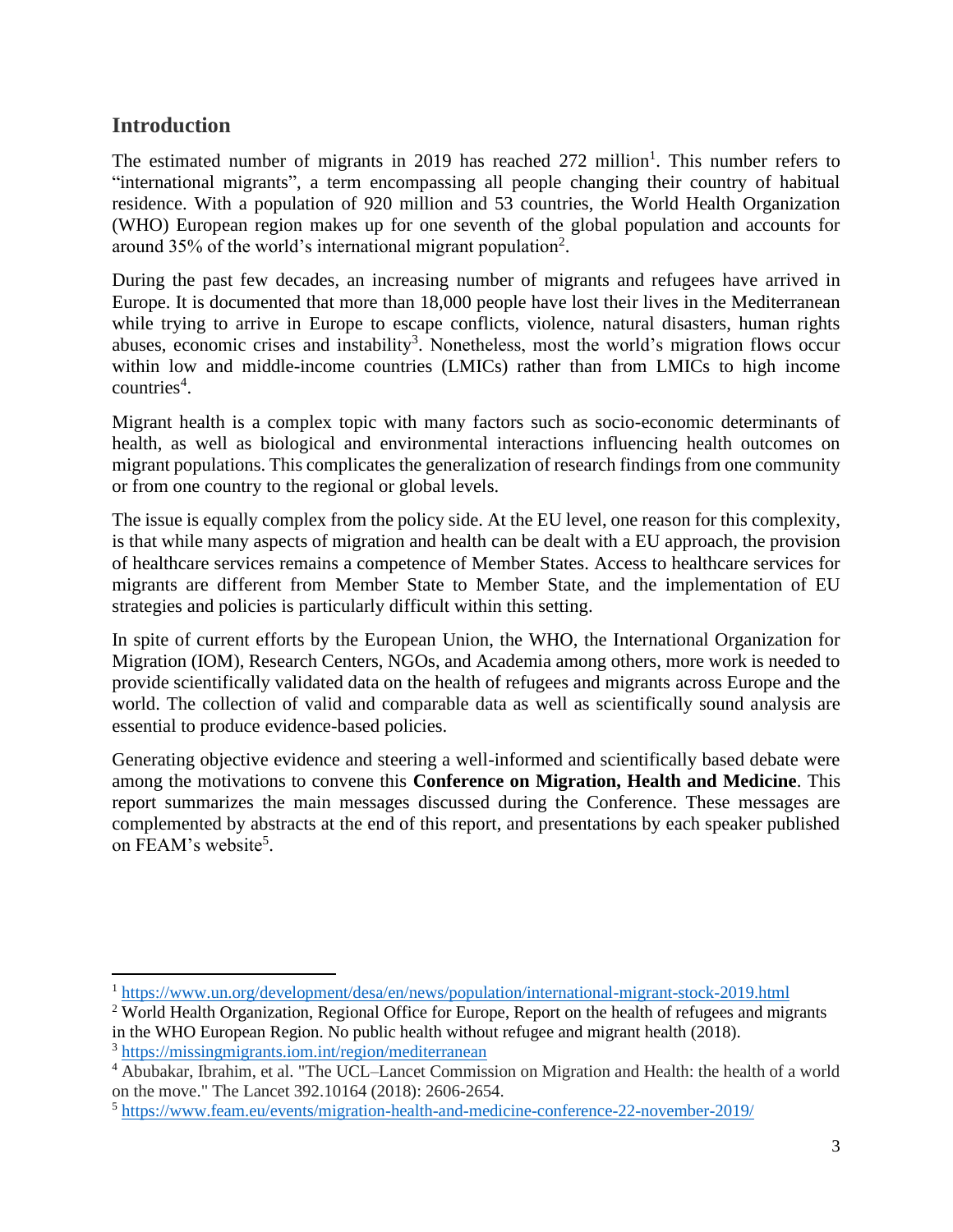### **Migration is pervasive: people are "on the move" around the world**

As mentioned by the Lancet Commission, migration is not a new phenomenon but rather a global reality:

"With one billion people on the move or having moved in 2018, **migration is a global**  reality, which has also become a political lightning rod"<sup>6</sup> (emphasis added).

It has been estimated that more than 90 million migrants live in the WHO European Region, which comprises 53 Member States<sup>7</sup>. This amounts to around 10% of its total population<sup>8</sup>. Statistics and estimates differ widely from country to country and also throughout the years. Statistics can also be perceived differently depending on how they are presented to the public. For instance, the increase in the number of refugees and migrants arriving to the European region –which was accentuated in 2015—gave much of the impetus for recent debate and work around migration. Nonetheless, data shows that most global migration occurs within low and middle income countries (LMICs) rather than from LMICs to high-income countries as the current debate would suggest<sup>9</sup>.

Statistics are further complicated by a complex terminology. The word migration is used to describe people moving from one country to another for many different reasons. Different conditions apply to migrants according to their legal status, with very important consequences for health and medicine. For instance, migrants have access to different healthcare services according to whether they are an asylum seeker, a refugee, or an irregular or undocumented migrant<sup>10</sup>. To complicate matters further, a migrants' status is dynamic; an asylum seeker could become either a refugee or an irregular migrant according to the final decision about her or his right to asylum. While the terminology has been harmonised by the International Organisation on Migration (IOM), accurate and simple communication is essential to inform the public and reduce the spread of myths around migrants and migration.

### **Migration in the EU**

Clear terminology is essential also at the European Union (EU) level. For instance, based on the freedom of movement of EU citizens, migration –in the sense of change in the country of a person's habitual residence—happens within the borders of the European Union. However, the challenges discussed during the Conference focused on the movement of third country nationals into the EU.

The EU has allocated a significant budget for migration to deal with the large number of distressed people arriving to the EU's Member States<sup>11</sup>. This issue remains a priority for the next EU Commission and also within the next Multiannual Financial Framework (MFF 2021-2027), which

<sup>6</sup> Abubakar et al., op. cit.

<sup>7</sup> <http://www.euro.who.int/en/about-us>

<sup>8</sup> World Health Organization (2018), op. cit., p. 2.

<sup>9</sup> Abubakar et al. op. cit., p. 2610.

<sup>&</sup>lt;sup>10</sup> See UNHCR Master Glossary of Terms, [https://www.refworld.org/docid/42ce7d444.html.](https://www.refworld.org/docid/42ce7d444.html)

 $<sup>11</sup>$  See European Commission, A step-change in migration, management and border security</sup> [https://ec.europa.eu/home-affairs/sites/homeaffairs/files/what-we-do/policies/european-agenda](https://ec.europa.eu/home-affairs/sites/homeaffairs/files/what-we-do/policies/european-agenda-migration/20190306_managing-migration-factsheet-step-change-migration-management-border-security-timeline_en.pdf)[migration/20190306\\_managing-migration-factsheet-step-change-migration-management-border-security](https://ec.europa.eu/home-affairs/sites/homeaffairs/files/what-we-do/policies/european-agenda-migration/20190306_managing-migration-factsheet-step-change-migration-management-border-security-timeline_en.pdf)[timeline\\_en.pdf](https://ec.europa.eu/home-affairs/sites/homeaffairs/files/what-we-do/policies/european-agenda-migration/20190306_managing-migration-factsheet-step-change-migration-management-border-security-timeline_en.pdf)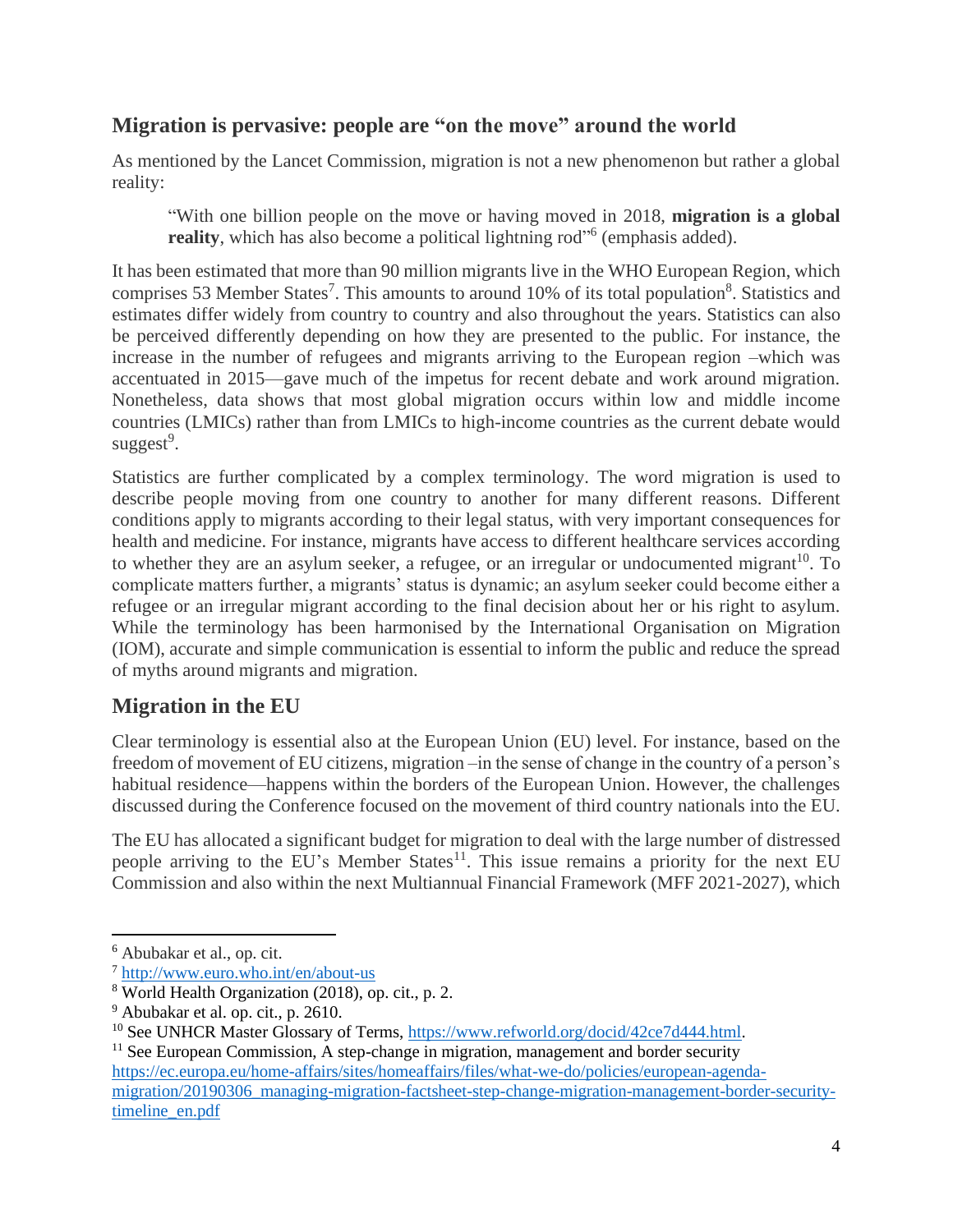foresees more coherence and links between programmes (e.g. external action, humanitarian investments, health programme, and Cohesion Funds, among others).

During the Conference, the impact of these investments was subject to further debate. Some participants and speakers mentioned that most of the budget is used for border control and only a little fraction is addressing health. It was also mentioned that while a rapid decline in the number of people coming to the EU could be interpreted as a positive outcome during the past few years, one of the possible reasons for this decline seems to be related to the EU providing financial help to Turkey to keep an important number of migrants within their territory. The unintended consequences of this and similar actions were discussed**.** While there was no unanimous view on the potential effects (and potential unintended consequences) of EU's activities on border control, this emerged as an important aspect deserving more cross-sectoral discussion, including the health sector.

The overall effects of migration were not the focus of this Conference. However, several speakers and participants referred to the potential positive effects of migration. This seems to be the case for Europe, where migration might balance a demographic negative growth trend (in terms of birth rates) and might not create significant burdens for EU citizens $^{12}$ .

### **Specific actions to address health and migration in the EU**

In addition to international treaties<sup>13</sup>, health is recognised as a right at the EU level<sup>14</sup>. For refugees, access to healthcare is enshrined in article 30 of the Directive for international protection<sup>15</sup>. However, for other types of migrants, including irregular migrants, the situation is different from country to country<sup>16</sup>. The different situation according to the migrants' status, coupled with other factors such as lack of information and awareness about legal entitlements, often results in barriers to accessing healthcare for vulnerable populations.

Closely related to the question of legal entitlements is the cost of providing health services to migrants. One of the most forceful arguments in policy debates comes from economic cost savings in providing access to healthcare services. A study discussed during the Conference found important cost savings in providing timely healthcare services for migrants, compared to delaying access to such care<sup>17</sup>.

<sup>&</sup>lt;sup>12</sup> d'Albis H, Boubtane E, Coulibaly D. Macroeconomic evidence suggests that asylum seekers are not a 'burden' for Western European countries. Science Advances 2018; 4.

<sup>&</sup>lt;sup>13</sup> See the United Nations International Covenant on Economic, Social and Cultural rights.

<sup>&</sup>lt;sup>14</sup> See article 35 of the Charter of Fundamental Rights of the European Union, and the European Pillar of Social Right[s https://ec.europa.eu/commission/priorities/deeper-and-fairer-economic-and-monetary](https://ec.europa.eu/commission/priorities/deeper-and-fairer-economic-and-monetary-union/european-pillar-social-rights_en)[union/european-pillar-social-rights\\_en](https://ec.europa.eu/commission/priorities/deeper-and-fairer-economic-and-monetary-union/european-pillar-social-rights_en)

<sup>&</sup>lt;sup>15</sup> See article 30 of Directive 2011/95/EU on standards for the qualification of third-country nationals or stateless persons as beneficiaries of international protection, for a uniform status for refugees or for persons eligible for subsidiary protection, and for the content of the protection granted establishes that "Member States shall ensure that beneficiaries of international protection have access to healthcare under the same eligibility conditions as nationals of the Member State that has granted such protection". <sup>16</sup> <https://fra.europa.eu/en/publication/2016/healthcare-entitlements-migrants-irregular-situation-eu-28>

<sup>&</sup>lt;sup>17</sup> See Trummer, U., Novak-Zezula ,S., Renner, A., Wilczewska, I. (2016) Cost Savings Through Timely Treatment for Irregular Migrants and EU Citizens without Insurance. Commissioned by IOM, RO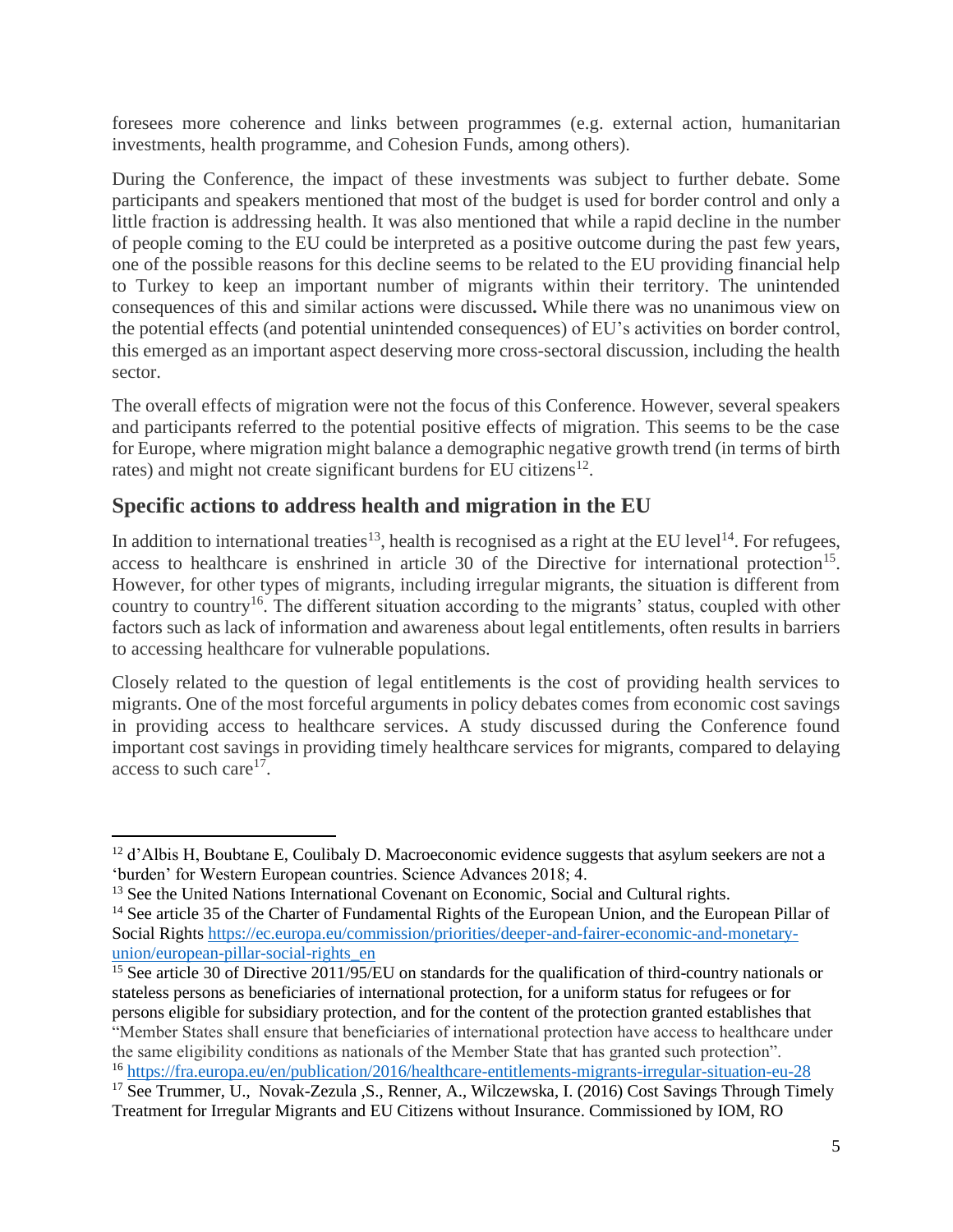While the provision of healthcare remains a national competence at the EU level, the European Commission cooperates with other organisations, including the WHO, IOM and NGOs on health and migration<sup>18</sup>. A particularly interesting area is at the intersection of health, migration and integration. Integrating migrants as health workers has the potential of contributing to address current shortages of healthcare workers. Many pieces of EU law (including rules on asylum, reception conditions and qualifications) interact to provide a legal framework in this area. Improvements to the current situation can be achieved by systematically assessing and supporting arriving migrants with a long-term vision that includes needs and skills' assessment as well as their potential integration into the job market and in particular, to the health workforce, when applicable.

Therefore, an important message that emerged is that broad collaboration is needed between EU and Member States as well as across sectors and institutions. These include the European Commission (DG Health and other DGs), the ECDC, the WHO, the IOM, NGOs, universities, academies and other organisations.

### **The health of migrants: a complex picture calling for more data to combat myths and improve conditions**

An important message that emerged during the Conference, is that contrary to common wisdom, most migrants tend to be healthy when they leave their country of origin<sup>19</sup>. Factors such as strenuous conditions during the travel, violence, overcrowding in detention centres and camps, are important drivers of migrants' health problems "on the road", and at their places of destination<sup>20</sup>.

However, it is important to avoid generalisations regarding the health status of migrants. Specific health areas have specific outcomes. For instance, a paradox of unexpected good maternal and perinatal health outcomes has been described and explored by experts both in the US and Europe<sup>21</sup>. In terms of communicable diseases, data shows that the prevalence of many transmittable diseases is lower when migrants arrive<sup>22</sup>. An important message reiterated by several speakers during the Conference- was that the flow of migrants does not pose a public health threat for local populations, in particular for Europeans. Many communicable diseases acquired by migrants are linked to overcrowding conditions in centres where migrants are hosted while "in transit" or at their destination and most of these could be easily prevented with better hygienic conditions in such centres.

and a list of deliverables/ projects is available at:

[https://ec.europa.eu/health/sites/health/files/social\\_determinants/docs/migrants\\_projects\\_en.pdf](https://ec.europa.eu/health/sites/health/files/social_determinants/docs/migrants_projects_en.pdf) <sup>19</sup> See Abubakar et al., p. 2609-2610.

Brussels, Migration Health Division in the Framework of the EQUI-Health Project 'Fostering Health Provision for Migrants, the Roma, and other Vulnerable Groups'.

 $18$  Information about these initiatives can be found on the website of DG SANTE/ Migrant health: [https://ec.europa.eu/health/social\\_determinants/migrants\\_en](https://ec.europa.eu/health/social_determinants/migrants_en)

<sup>&</sup>lt;sup>20</sup> Greenaway, Christina, and Francesco Castelli. "Infectious diseases at different stages of migration: an expert review." Journal of travel medicine 26.2 (2019).

<sup>&</sup>lt;sup>21</sup> See Hummer, Robert A., et al. "Paradox found (again): Infant mortality among the Mexican-origin population in the United States." Demography 44.3 (2007): 441-457 and Racape, Judith, et al. "Are all immigrant mothers really at risk of low birth weight and perinatal mortality? The crucial role of socioeconomic status." BMC pregnancy and childbirth 16.1 (2016): 75.

<sup>22</sup> See Greenaway and Castelli (2019), op. cit.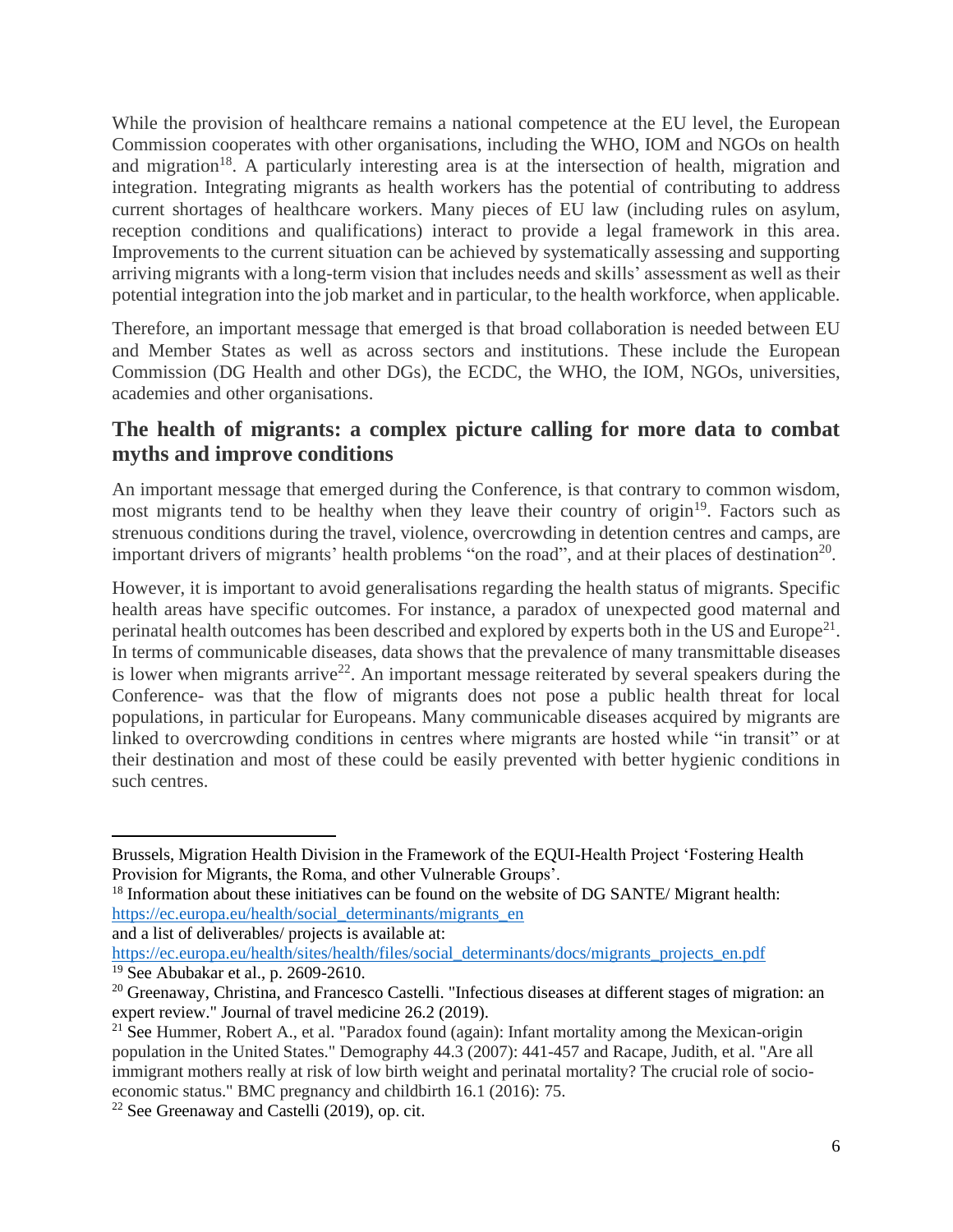Conversely, non-communicable diseases and especially mental health, seem to pose a particular problem for migrants. Mental health emerged as a critical aspect of migrants' health<sup>23</sup>. Women, small children and other special groups within migrant populations are particularly vulnerable, and the challenge of violence both physical and psychological is dramatic in some of these groups<sup>24</sup>.

This suggests that further emphasis should be given to mental health in migrants. Overall, given the important differences between different groups of migrants, a single snapshot on the status of the health in migrants is difficult, if not impossible. Better data can help to combat myths around migration, including in terms of actual numbers of migrants, the state of their health and the absence of public health threats to local populations due to the flow of migrants.

Overall, more longitudinal data is needed to better understand the health of migrants and the effect that other socio-economic determinants of health such as education, might have. Collecting, storing and using health data is a required but sensitive issue. Due protection to individuals and vulnerable populations is essential to foster trust and help data collection, sharing and analysis.

### **Global action on Migration and Health**

The World Health Organisation (WHO) has been working on migrants' health<sup>25</sup>. The European Regional Office of the WHO adopted a Strategy and Action Plan for Refugee and Migrant Health in the WHO European Region in 2016. The European Regional office of the WHO has developed evidence-based responses to the needs of these groups and produced a report discussing the challenges and opportunities for developing and promoting migrant-sensitive health systems in the 53 Member States<sup>26</sup>.

Once again, this report showed the need for data to be constantly updated. Data is especially lacking for vulnerable groups such as irregular migrants and on a disaggregated basis (by sex, age, and migration status). Accurate data that is scientifically valid and comparable is key to provide an accurate overview of this complex and changing situation and essential for evidence-based migration and health policies.

The power of data goes beyond specific migration and health programmes. Most speakers agreed that data on current number of migrants arriving to the EU and their state of health supports the lack of any threat for the health of EU populations or healthcare systems. Data is therefore also useful to clarify politically sensitive issues.

<sup>&</sup>lt;sup>23</sup> See for instance, Camilla Hvidtfeldt, Jørgen Holm Petersen, Marie Norredam, Prolonged periods of waiting for an asylum decision and the risk of psychiatric diagnoses: a 22-year longitudinal cohort study from Denmark, International Journal of Epidemiology*,* and Priebe S, Giacco D, El-Nagib R. Public health aspects of mental health among migrants and refugees: a

review of the evidence on mental health care for refugees, asylum seekers and irregular migrants in the WHO European Region. Copenhagen: WHO Regional Office for Europe; 2016 (Health Evidence Network (HEN) Synthesis Report 47).

<sup>&</sup>lt;sup>24</sup> F El-Khoury, K Marr, M Melchior, M Héron, Equipe Baromètre Santé 2017, Verbal victimisation and mental health of sexual minority adults in France, European Journal of Public Health*,* Volume 29, Issue Supplement\_4, November 2019

<sup>&</sup>lt;sup>25</sup> See among others, Resolution of the World Health Assembly, WHA61.17 (2008), "Health of migrants" and WHA70.15 (2017), "Promoting the health of refugees and migrants" WHA61.17. <sup>26</sup> World Health Organization (2018).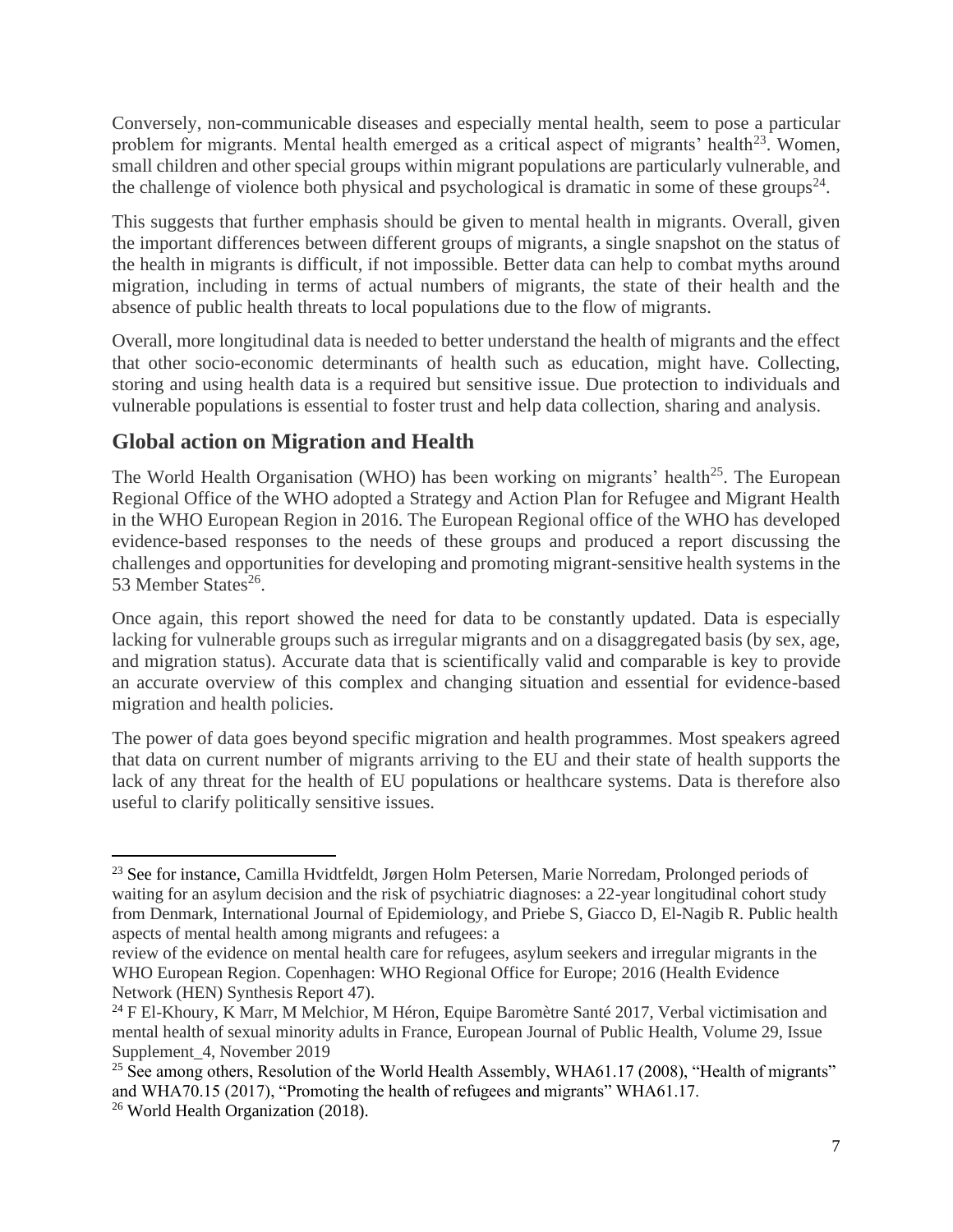### **Looking at present trends on migration and health with a view towards the future**

People are on the move for very different reasons. Climate change and conflicts (which are both also related to each other) might change the current situation and lead to a migrant crisis<sup>27</sup>. The lack of availability of water in vast regions of the world might exacerbate this. Currently, the EU is putting forward an ambitious green deal, and it was suggested that the effects of climate change in migration and health should be thoroughly consider in this plan<sup>28</sup>. It is essential that complex issues such as climate change, conflict resolution and migrants' health are addressed with a multisectoral and holistic approach.

Public health authorities need to work with NGOs, Universities, enforcement authorities and many other sectors to tackle such a complex landscape. The particular role of NGO's in migration and migrants' health was described as a key but difficult question. By working in the field, NGOs are well placed to better understand and represent the voice of vulnerable and underrepresented populations (including migrants and refugees). An example of this is the study undertaken by Doctors of the World (Médecins du Monde)<sup>29</sup> in Niger, Morocco and Tunisia, which exposed the severe conditions and violence suffered by migrants during their strenuous journeys<sup>30</sup>. However, NGOs are facing increasing challenges, including lack of funding.

Universities have also contributed to a wide debate on migration and health, for instance through the M8 Alliance's Expert Meeting on Migrants' and Refugees' Health. Such discussions supported by careful reviews and analyses can shed light and help address these critical issues with evidence and scientific information<sup>31</sup>. In a similar role, Academies can contribute to foster a broad dialogue with multiple sectors. As independent organisations representing the research communities and a wide number of European experts in multiple disciplines, FEAM and ALLEA have joined their voices to call for a wider and continuous debate that helps to produce reliable, validated and comparable data to inform policies and combat myths around migration and health.

This "Migration, Health and Medicine" Conference marked the beginning of this work, which will continue with the Bicentennial Symposium organised by the French Academy of Medicine with various partners, including FEAM and ALLEA, which will take place in Paris on 22 January 2020<sup>32</sup> .

<sup>&</sup>lt;sup>27</sup> Watts N, Adger WN, Agnolucci P, et al. Health and climate change: policy responses to protect public health. Lancet 2015; 386: 1861–914.

<sup>28</sup> [https://ec.europa.eu/commission/sites/beta-political/files/political-guidelines-next-commission\\_en.pdf](https://ec.europa.eu/commission/sites/beta-political/files/political-guidelines-next-commission_en.pdf) <sup>29</sup> [https://www.medecinsdumonde.org](https://www.medecinsdumonde.org/)

<sup>&</sup>lt;sup>30</sup> E Spoel, K Accoe, S Heymans, P Verbeeren, X de Béthune, Migrants' social determinants of health: living conditions, violence exposure, access to healthcare, European Journal of Public Health, Volume 29, Issue Supplement\_4, November 2019.

<sup>&</sup>lt;sup>31</sup> Bempong, N., Sheath, D., Seybold, J. et al. Critical reflections, challenges and solutions for migrant and refugee health: 2nd M8 Alliance Expert Meeting. Public Health Rev 40, 3 (2019) doi:10.1186/s40985- 019-0113-3

 $32 \text{ https://www.feam.eu/?post type=events&p=1993$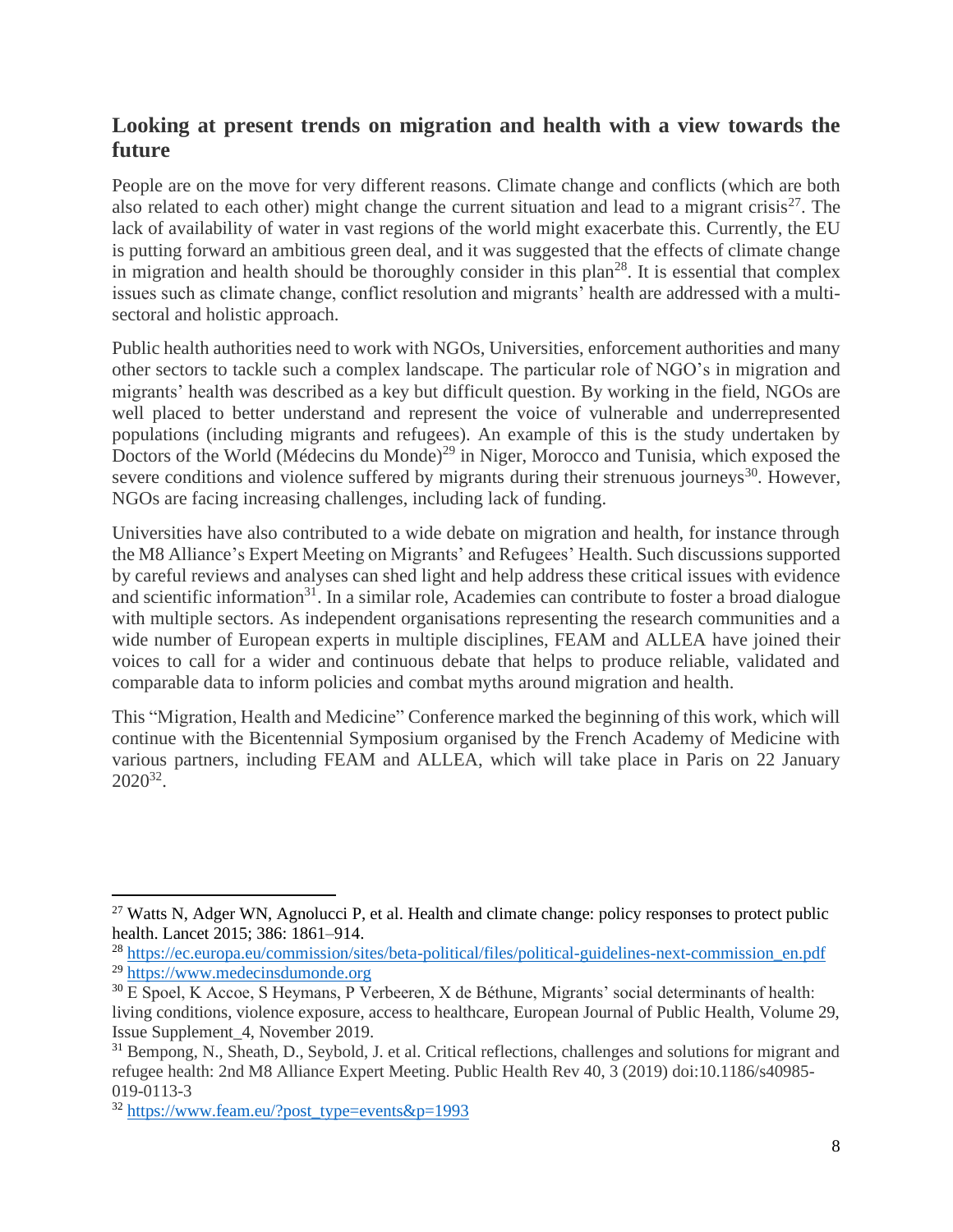### **Annex 1. Abstracts of presentations**

#### **George Griffin**

#### *Introduction*

We are gathered today as a privileged audience. We have good access to clean water, housing and most of all education. It is widely known that socio economic determinants are key factors that affect an individuals' health. Different in such important health determinants between different population groups are important contributing factors to health inequalities. For instance, large inequalities exist with regard to tobacco consumption and education across Europe.

FEAM is therefore glad to work with the European Federation of Academies of Sciences and Humanities (ALLEA) on health inequalities to contribute to tackling the problems affecting people at a disadvantage, including people that are at a disadvantaged position because of migration. FEAM is the Federation of European Academies of Medicine. It represents 20 Member Academies of Medicine, Medical sections of Science Academies, Academies of Veterinary and Pharmaceutical Sciences. FEAM's mission is to promote cooperation between national Academies and provide them with a platform to formulate a collective voice on matters concerning medicine, biomedical research, and health. We aim to extend to the European authorities the advisory role that they exercise in their own countries on those matters.

The purpose of this Conference is to contribute to better understanding and wide debate on migration, health and medicine. As independent bodies providing scientific advice and exercising an advisory role for policymakers, Academies are well-positioned to address complex questions such as health and migration and health inequalities. FEAM will continue this work with a forthcoming symposium that will take place in Paris to discuss health inequalities, and health and migration.

#### **Graham Caie**

#### *Introduction*

Let me start this short address by expressing gratitude to the hosts, our co-organisers, today's speakers and panelists as well as the audience who took the time to join us today as we address a highly debated, polarized topic that has been surrounding migration in Europe lately. My name is Graham Caie and I am the Vice President of ALLEA, the European Federation of Academies of Sciences and Humanities. Through its membership, ALLEA covers more than 50 academies from over 40 EU and non-EU countries. Since its foundation in 1994, ALLEA speaks out on behalf of its members on the European and international stages, promotes science as a global public good, and facilitates scientific collaboration across borders and disciplines. By unifying the best scientists across the Council of Europe region, ALLEA also provides scientific advice to policy via multiple initiatives, as the present one where we have joined forces with FEAM and the Belgian Academies, but also through the SAPEA project in providing evidence-based policy advice to the European Commission via its Scientific Advise Mechanism. Interdisciplinarity as well as independent and timely scientific advice lie at the core of our activities and belong to the strategic priorities we have set for the next 5-year period ending in 2024. We thus greatly appreciate the opportunity to work with FEAM on the topic of migration.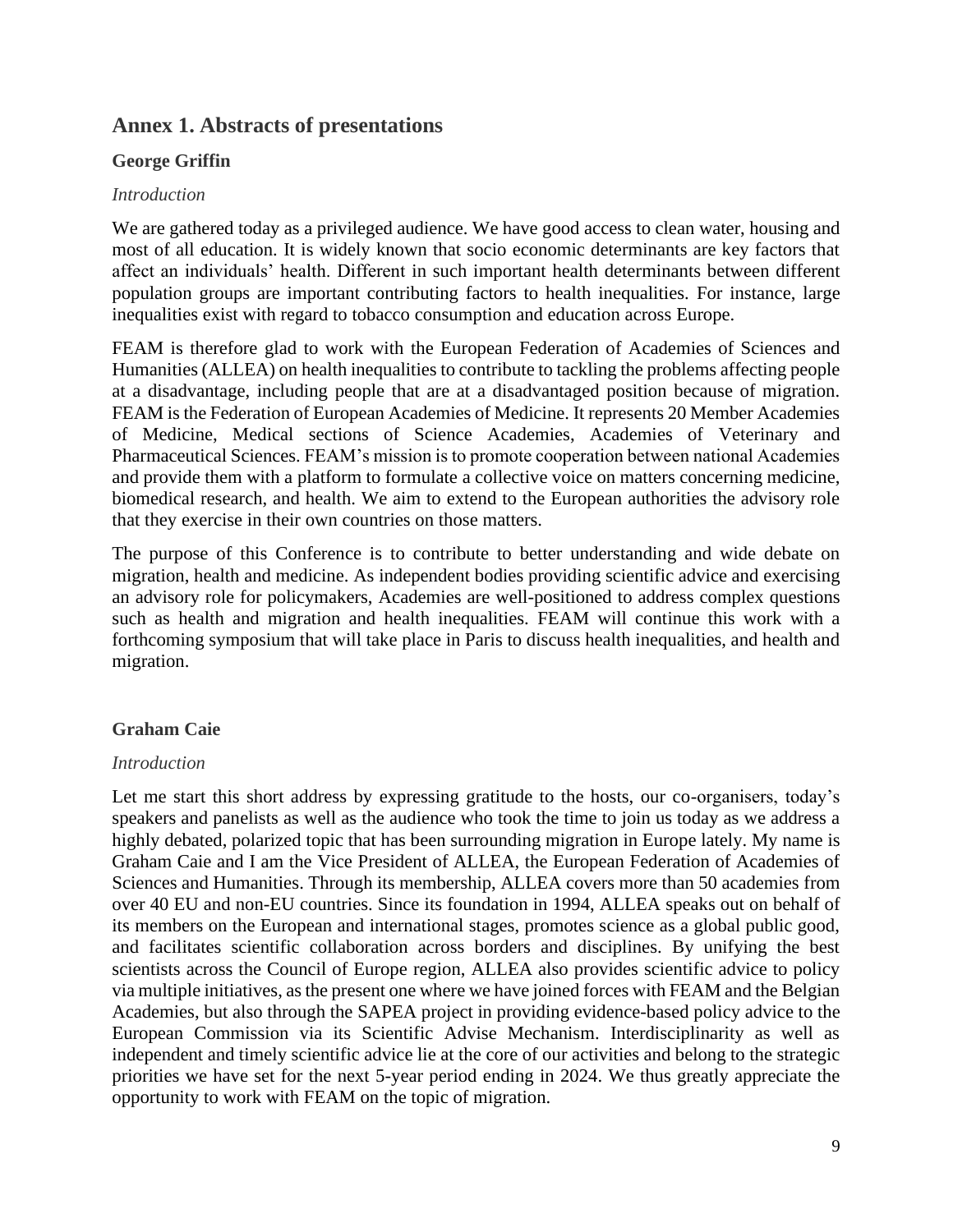"Migrant" is an umbrella term, not defined under international law, reflecting the common lay understanding of a person who moves away from his or her place of usual residence, whether within a country or across an international border, temporarily or permanently, and for a variety of reasons. Note: At the international level, no universally accepted definition for "migrant" exists. This, ladies and gentlemen, is what the International Organization for Migration lists on their website in an attempt to determine common working terminology. Well, being clear on semantics is a good start! Yet, as we dive deeper into this domain, there is much more to take into account than just the change of person's country of residence. Over the last few years there has been a rapid increase in the number of migrants coming to Europe as a result of war or persecution. Much of this migration has been from countries such as Iraq, Syria, Afghanistan, Libya, North and West Africa and elsewhere. This has presented Europe with challenges and opportunities – the most familiar emerging in the labour and housing markets, education and culture. However, another equally important aspect is health and  $-$  as a result  $-$  the need of healthcare systems in host countries to adapt to these recent changes.

Access to good quality and equitable healthcare is an essential aspect of social inclusion of migrants. These people have gone through traumatic experiences and have put their lives in peril to reach a safe environment in Europe; an environment that will help them succeed. In turn, European societies should follow a pathway marked by solidarity and shared responsibility, where respect for human dignity, democracy and equality determine our common agenda on migration. We should further leverage national and European efforts to address migrant health, by working together in an effective way and by meeting our international and ethical obligations.

To inform health-policy decisions, particularly around the burden of migration on health systems, we see a need for more robust evidence. Though data on migrant health service use is inconsistent across Europe, such data is needed to ensure policy decisions around entitlement to care or health priorities are evidence-based, and to advocate for accessible and appropriate services for migrants. To that effect, Academies that assemble cross-cutting, multi-disciplinary expertise and the one that transcends borders are well placed to act as a source of independent and trustworthy information. By synthesizing scholarly acquired knowledge across all disciplines, Academies are in an undoubtedly unique position to offer qualified counselling to policy, including on the issue of migration. Today, we will look at this topic from different angles and I am confident that each and every presentation will spark your interest to engage in a constructive and lively dialogue, so we can leave this room at the end of the day with important takeaways and invest further thoughts in them.

#### **John Ryan**

#### *European Commission Activities on Migration and Health*

The past four years have seen an unprecedented effort by the EU to address the challenge of migration, which has contributed to reducing irregular arrivals to the lowest level in 5 years. The EU has offered protection and support to millions of people. It has done so by supporting Member States on the external border in handling large numbers of arrivals and financing numerous projects across the EU to support the integration of refugees and other legally residing third-country nationals. Working together with partners worldwide to address root causes and promote orderly migration management, including the readmission of migrants irregularly staying in the EU.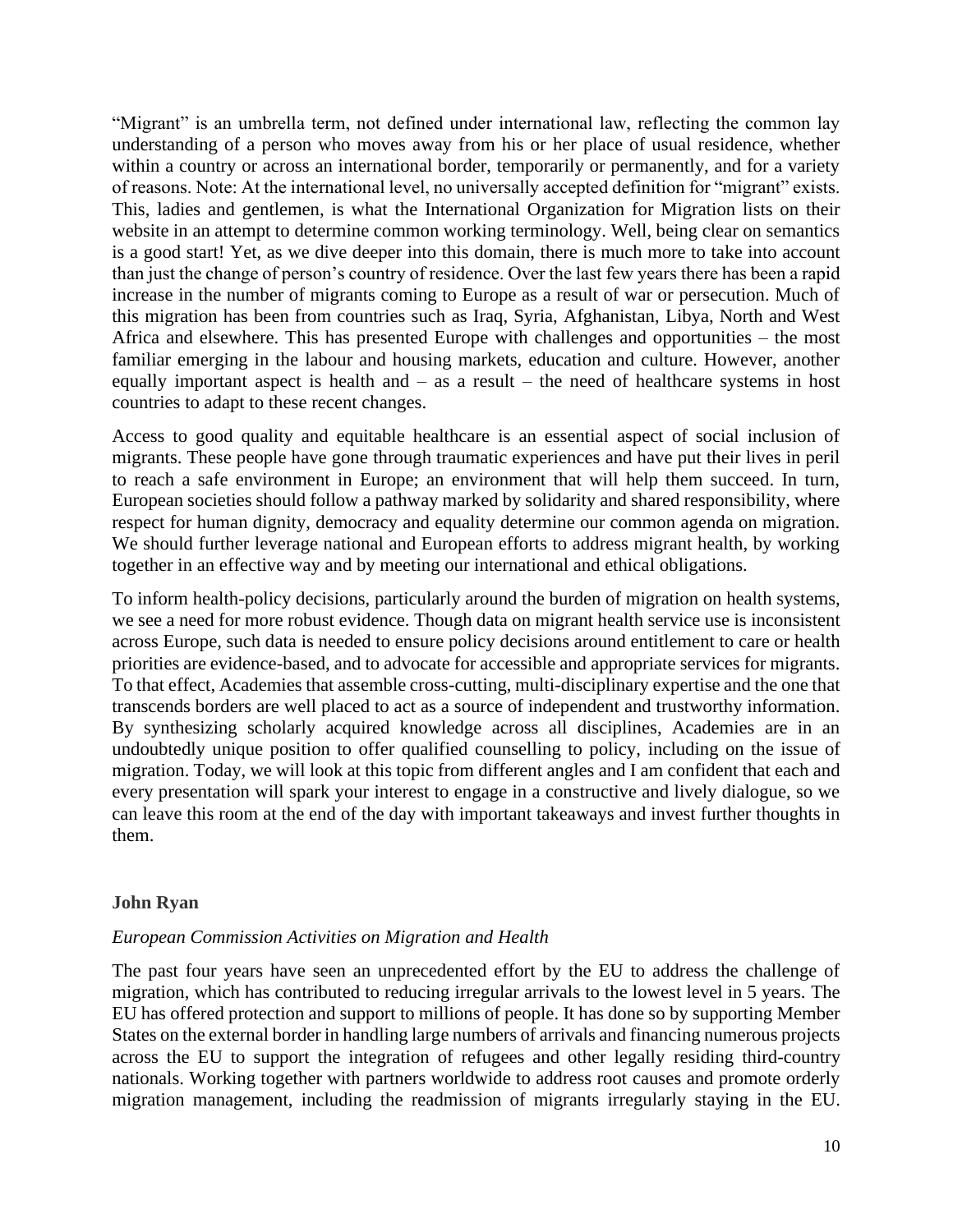Additionally, the health sector plays an important role as catalyzer for social and economic development and integration of migrants in European countries. Acknowledging the importance of health and the right to health, a variety of projects have been initiated with the aim of improving the access and quality of healthcare for migrants.

This work must continue. The fact that the number of irregular arrivals is decreasing is no guarantee for the future, considering the likely continuation of migratory pressures. Addressing the root causes of irregular migration is inevitably a long-term project. Managing migration needs a sustained, long-term and united effort from the EU, based on the principles of solidarity and fair sharing of responsibility. In terms of health, some key action points include supporting health system strengthening and resilience in countries of origin, supporting the training of the health workforce in transit and host/destination countries and developing the health information system. Under these broad action points, multiple activities, joint actions, grant agreements and contracts with NGO's have been ongoing, as part of the Third Health Programme 2014-2020. Training of healthcare workers, joint actions on health inequalities and currently, integrating more of EU health policies in activities related to migration. All these initiatives are already delivering results and have the potential to deliver further  $33$ .

#### **Elisabeth Waagensen**

#### *Public health implications of refugee and migration movements in the WHO European Region*

Directly concerning almost 10% of the total population in the WHO European Region, migration is a growing phenomenon, influencing the health and development of migrant and host communities. This should be addressed with strong interventions focusing on Universal Health Coverage and using the building blocks of health systems. Migration and Health as a topic has attracted significant political and technical interest in recent years, and the Migration and Health Programme at the WHO Regional Office for Europe, works within four main pillars of work to provide evidence-informed responses to the public health challenge. The publication of the "Report on the health of refugees and migrants in the WHO European Region", the first of its kind, created an evidence base with the aim of catalysing progress towards developing and promoting migrant-sensitive health systems in the 53 Member States of the WHO European Region and beyond. This presentation aims to introduce the programme and briefly discuss the main public health outcomes of the report concerning disease specific outcomes, the health system challenges and the importance of available health data.

<sup>33</sup> Information about these initiatives can be found on the website of DG SANTE/ Migrant health: [https://ec.europa.eu/health/social\\_determinants/migrants\\_en](https://ec.europa.eu/health/social_determinants/migrants_en) and a list of deliverables/ projects is available at:

[https://ec.europa.eu/health/sites/health/files/social\\_determinants/docs/migrants\\_projects\\_en.pdf](https://ec.europa.eu/health/sites/health/files/social_determinants/docs/migrants_projects_en.pdf)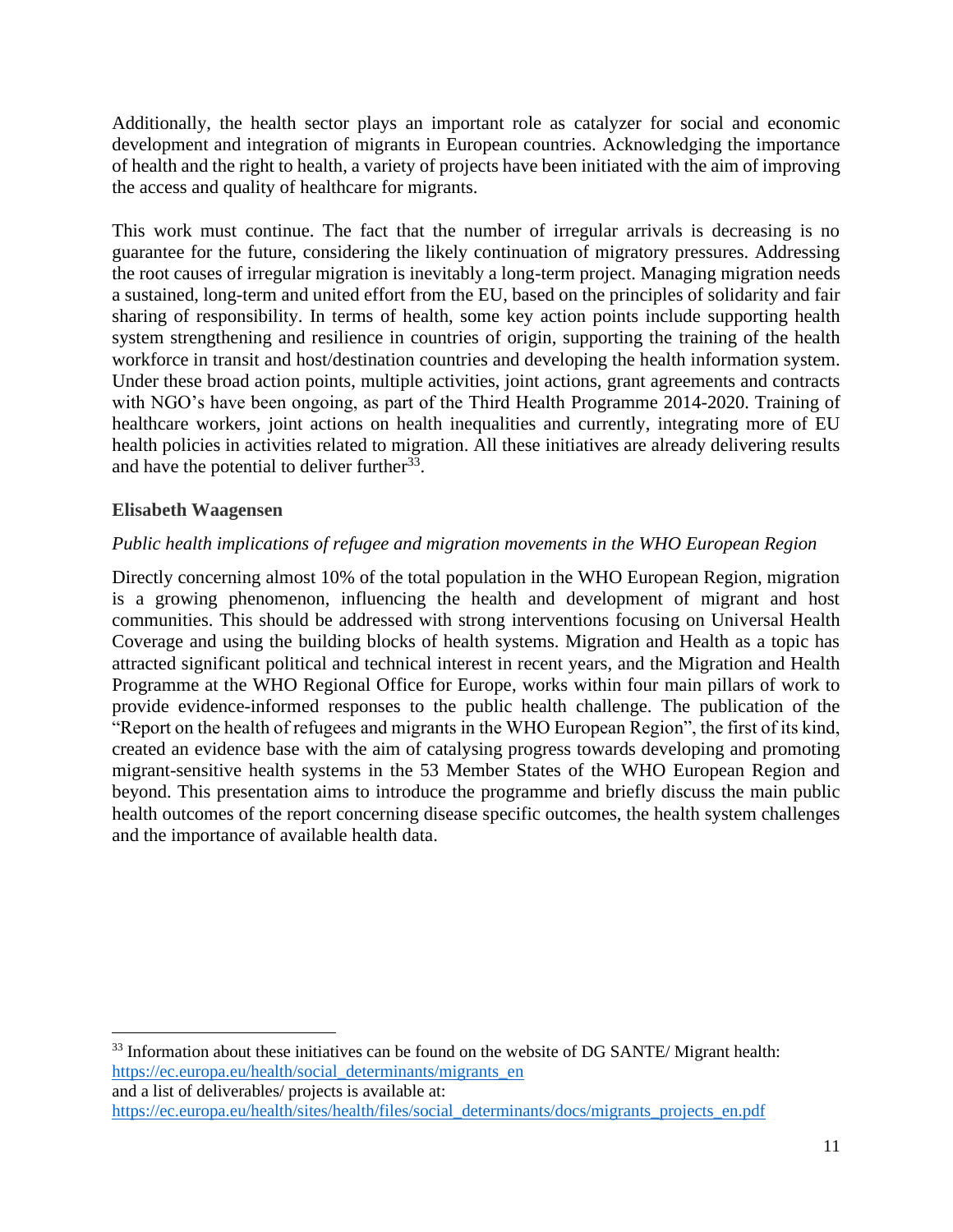#### **Xavier de Bethune**

#### *From care for migrants on their road to the identification of a model of health and migration: the experience of Doctors of the World (DoTW)*

Migration has been identified as an important socio economic determinant of health. This comparative quali-quantitative survey developed in 4 locations (including Niger, Morocco and Tunisia) identified further information about different factors such as living conditions, exposure to violence and access to healthcare as composing the overall picture for migrants' health.

The study comprised interviews for 461 migrants and found that events such as long duration, violence, barriers to access healthcare, are present in migration and have an overall negative impact on health. The study recommended that authorities should address the structural factors of violence against migrants and that the health needs of migrants should be taken into account in policies at all levels.

#### **Sonja Novak-Zezula**

#### *Migrant health and its economic aspects*

While the right to health care is acknowledged in many international declarations, national regulations in the majority of EU member states are restricting entitlements to access healthcare services to certain population groups depending on their legal status. Besides legal regulations, often "practical" barriers (such as language and cultural barriers) affect the accessibility of healthcare services for migrant groups.

The main arguments for improving access to health care for migrant groups have often been primarily based on public health considerations, human rights claims and ethical principles of equity. However, the respective political debates often focus on economic arguments such as (presumed) related health expenses, and the need to safeguard scarce resources.

A vignette study, carried out at the Center for Health and Migration within the framework of IOM's EQUI-HEALTH project "Fostering health provision for migrants, the Roma, and other vulnerable groups", evaluated the economic costs of timely treatment provided in a primary health care setting versus the costs of delayed treatment in a hospital, the latter occurring most often due to exclusion from the mainstream health care system. Using a micro-costing approach in four European countries (AT, BE, ES, IT) analysing six primary care sensitive medical conditions, the study shows the cost-saving potential of timely treatment in primary care settings.

#### **Maria Melchior**

#### *Mental health of adults and young people*

Migrants are an important share of the population in many countries, yet with the exception of asylum seekers and refugees, the mental health difficulties they may face, as well as the underlying mechanisms have not been extensively studied. Using data from various epidemiological sources,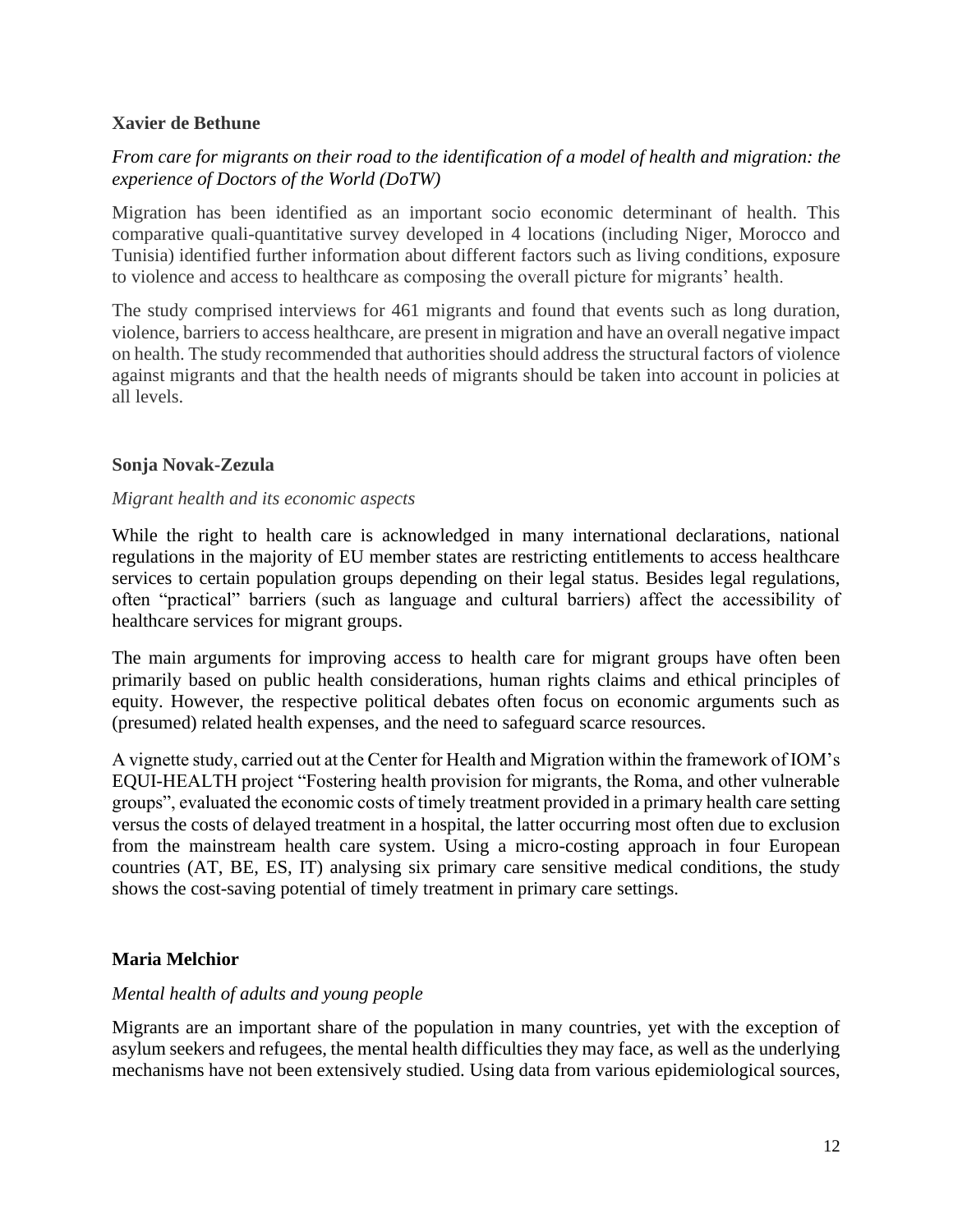this talk will aim to show where we stand currently and where future research in this area should head.

#### **Manuel Carballo**

#### *Migrant Health and Infectious Diseases: A Cause for Concern?*

If, why and to what extent, there should be concern about migration and infectious diseases has long been a theme of international public health debate. Today it has also become a recurrent theme in much of the public and political discourse surrounding what is seen as a growing wave of migration in and between countries. In both cases, the outcomes of current debates will have major implications for how one of the most important demographic and social shifts in recorded history will be managed by national governments and the international community. Infectious diseases seen as being associated with migration and migrants have always been a cause of fear and public health interventions, but in an era of vastly improved prevention, diagnostic and treatment modalities on the one hand, and a growing respect for human rights and the ethics of screening on the other, the nature of the debate will have to change. As it does, we may have to acknowledge that we may not necessarily know enough about the migration-disease nexus. In the case of the public and political debate, robust evidence is often lacking or has been inappropriately used when it has been available. Given that forced migration will continue to increase in the coming years, it is imperative that we try to arrive at mid-way conclusions that can support the health policy and political decisions that are called for.

#### **Ibrahim Abubakar**

#### *The UCL-Lancet Commission on Migration and Health: the health of a world on the move*

With one billion people on the move, migration is a global reality and an important determinant of health. Although estimates indicate that the majority of global migration occurs within low- and middle-income countries (LMICs), the most prominent dialogue focuses almost exclusively on migration from LMICs to high-income countries. Today, populist discourse demonises the very same individuals who uphold economies, bolster social services and contribute to health services in both origin and destination locations. Drawing on the UCL-Lancet Commission on Migration and Health this talk challenges pervasive myths on migration and health in order inform public discourse and policy.

The themes in the full commission report, some of which will be addressed in this talk include 4 key areas. First, we challenge common myths and highlight the diversity, dynamics, and benefits of modern migration as they relate to population and individual health. Migrants generally contribute more to the wealth of host societies than they cost. Second, we examine multi-sector determinants of health and consider the implication of current sector-siloed approaches. The health of people who migrate depends greatly on structural and political factors that determine the impetus for migration, the conditions of their journey and their destination. Third, we critically review key challenges to healthy migration. Population mobility provides economic, social and cultural dividends for those who migrate and their host communities. Furthermore, the right to health, regardless of location or migration status, is enshrined in numerous human rights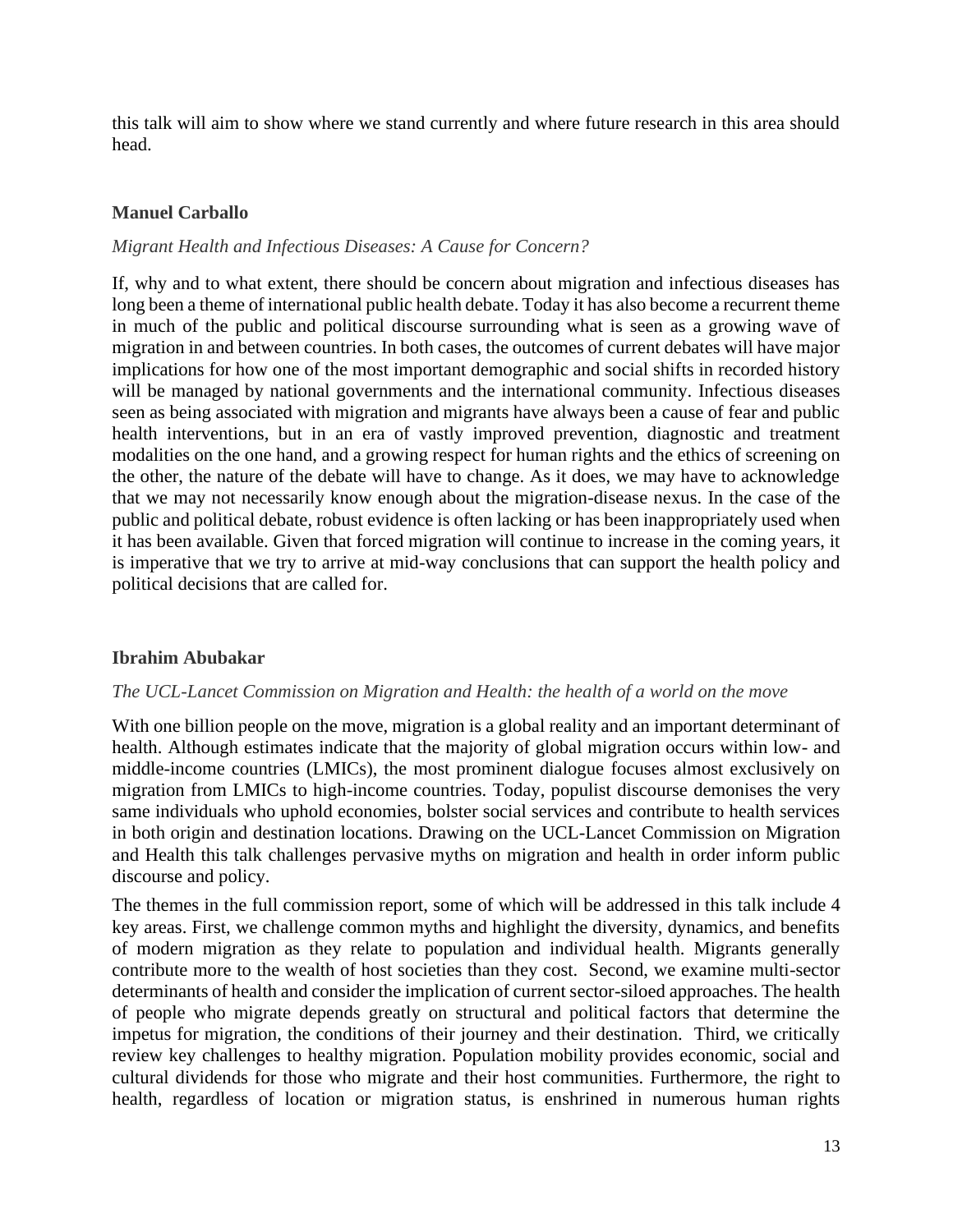instruments. However, attentions to migration focuses largely on security concerns and where there is conjoining of the words 'health' and 'migration' it is either limited to small subsets of society and policy, or negatively construed. Fourth, we examine equity in access to health and health services and offer evidence-based solutions to improve the health of migrants. Migrants must be explicitly included in universal health coverage commitments. Ultimately, the cost of failing to be health-inclusive may be more expensive to national economies, health security and global health than the modest investments required.

We conclude that migration must be treated as a central feature of 21st century health and development. Commitments to health of migrating populations should be considered across all Sustainable Development Goals (SDGs) and in the implementation of the Global Migration and Refugee Compacts. The Commission offers recommendations that view population mobility as an asset to global health.

#### **Pierre Buekens**

#### *Maternal and Perinatal Care Among Migrants*

Perinatal outcomes are often surprisingly good among migrants. This paradox has been well described in the United States. Mothers of Mexican origin have fewer low birthweight and preterm deliveries than non-Hispanic white women. This "Hispanic paradox" also applies to infant mortality, which is low among children born to women of Mexican origin. In Europe, women of North African origin have few low birthweight and preterm deliveries. This paradox could be explained in part by a healthy migrant effect and a protective culture. Examples of protective culture include low frequency of smoking and alcohol use and strong social networks. Acculturation often has a negative impact on perinatal outcomes.

A similar paradox was observed during wars. For example, maternal and child health improved in many areas during both World Wars, except in cases of extreme famine. This improvement has been linked, in part, to better access to emergency obstetrical care, to nutritional supplementation programs, and to the empowerment of women.

Today, access to care remains a challenge for many migrants and refugees. There are large national and regional variations of eligibility to affordable maternal and perinatal care for undocumented migrants. By the same token, overmedicalization is also a risk, with some groups of migrants having high rates of Cesarean sections.

Migrants and refugees should be expected to have similar or better maternal and perinatal health outcomes than the rest of the population. Health authorities should carefully monitor maternal and perinatal indicators among migrants and react quickly if they are not found to be optimal.

#### **Luciano Saso**

#### *Refugee and migrant health issues in Europe: the important role of Universities*

Several studies indicate that refugees have higher morbidity from several mental health disorders such as post-traumatic stress disorder, anxiety and depression compared to the native population or family reunification immigrants. That can be due to pre-, during- or post-migration stressors. Universities and other higher education institutions can play an important role in favoring the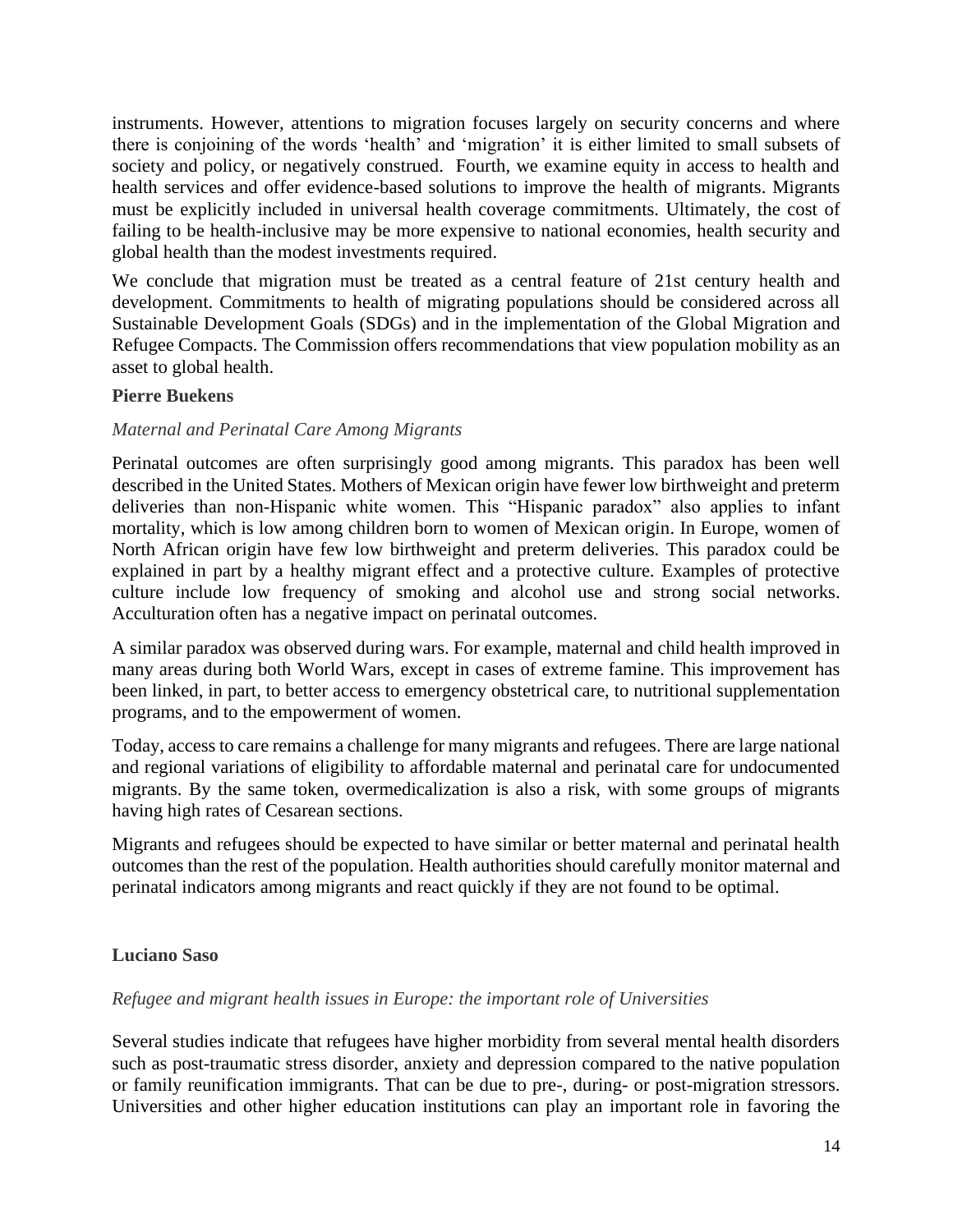integration of refugees, thus reducing the post-migration living difficulties and possible mental disorders, by providing:

- 1. Training of experts (medical professionals, intercultural mediators, psychologists, etc.) for refugee centres and hospitals to offer high quality and culturally acceptable medical services. Some of these experts could be former refugees themselves since many of them are highly educated. Fast tracks for the recognition of academic and professional titles should be implemented as recently done in Sweden.
- 2. Education opportunities for young people, facilitating the access by full recognition of previous studies, skills and titles, creating preparatory and bridging courses, providing more scholarships, etc.
- 3. Research opportunities for all qualified refugees also in collaboration with the initiative Science $4$ Refugees by the European Commission $34$ .
- 4. Cultural and sport offers, very useful to facilitate integration of young people.
- 5. Advice to Political Authorities

Many "good practices" can be found on the Refugee Welcome Map of the European University Association  $(EUA)^{35}$ . Universities, in cooperation with other organizations of the Civil Society can prepare projects which can be funded under different European schemes:

- Erasmus+ programme is already funding more than 70 projects addressing migration  $is sues<sup>36</sup>$
- A call on "Migrants' health: Best practices in care provision for vulnerable migrants and refugees" was published within the 3rd Health Programme<sup>37</sup>
- The Asylum, Migration and Integration Fund (AMIF) ( $\epsilon$  3.137 billion for the period 2014-20) promotes the efficient management of migration flows and the implementation, strengthening and development of a common Union approach to asylum and immigration<sup>38</sup>

Another European tool which could be strengthened is the European Voluntary Service<sup>39</sup>. Allocating more funds and resources it would be possible to organize trainings for young Europeans in view of short placements in refugee facilities inside and outside the EU under the supervision of expert staff members. This measure would be very useful to improve the quality of the refugee centres and, in this moment of crisis for the EU, could help to reinforce, among young people, the European values (peace, reconciliation, democracy and human rights) for which the EU was deservedly awarded the Nobel Peace Prize in 2012.

<sup>34</sup> <http://ec.europa.eu/euraxess/index.cfm/jobs/science4refugees>

<sup>35</sup> <https://www.eua.eu/101-projects/541-refugees-welcome-map>

<sup>36</sup> [https://ec.europa.eu/budget/euprojects/search-](https://ec.europa.eu/budget/euprojects/search-projects_en?combine=&broad_area=345&project_country=All&programme=All&priorities=All&=Apply)

[projects\\_en?combine=&broad\\_area=345&project\\_country=All&programme=All&priorities=All&=Appl](https://ec.europa.eu/budget/euprojects/search-projects_en?combine=&broad_area=345&project_country=All&programme=All&priorities=All&=Apply) [y.](https://ec.europa.eu/budget/euprojects/search-projects_en?combine=&broad_area=345&project_country=All&programme=All&priorities=All&=Apply)

<sup>37</sup> <http://ec.europa.eu/research/participants/portal/desktop/en/home.html>

<sup>38</sup> [http://ec.europa.eu/dgs/home-affairs/financing/fundings/migration-asylum-borders/asylum-migration](http://ec.europa.eu/dgs/home-affairs/financing/fundings/migration-asylum-borders/asylum-migration-integration-fund/index_en.htm)[integration-fund/index\\_en.htm](http://ec.europa.eu/dgs/home-affairs/financing/fundings/migration-asylum-borders/asylum-migration-integration-fund/index_en.htm)

<sup>&</sup>lt;sup>39</sup> [https://europa.eu/youth/EU/volunteering/european-voluntary-service\\_en](https://europa.eu/youth/EU/volunteering/european-voluntary-service_en)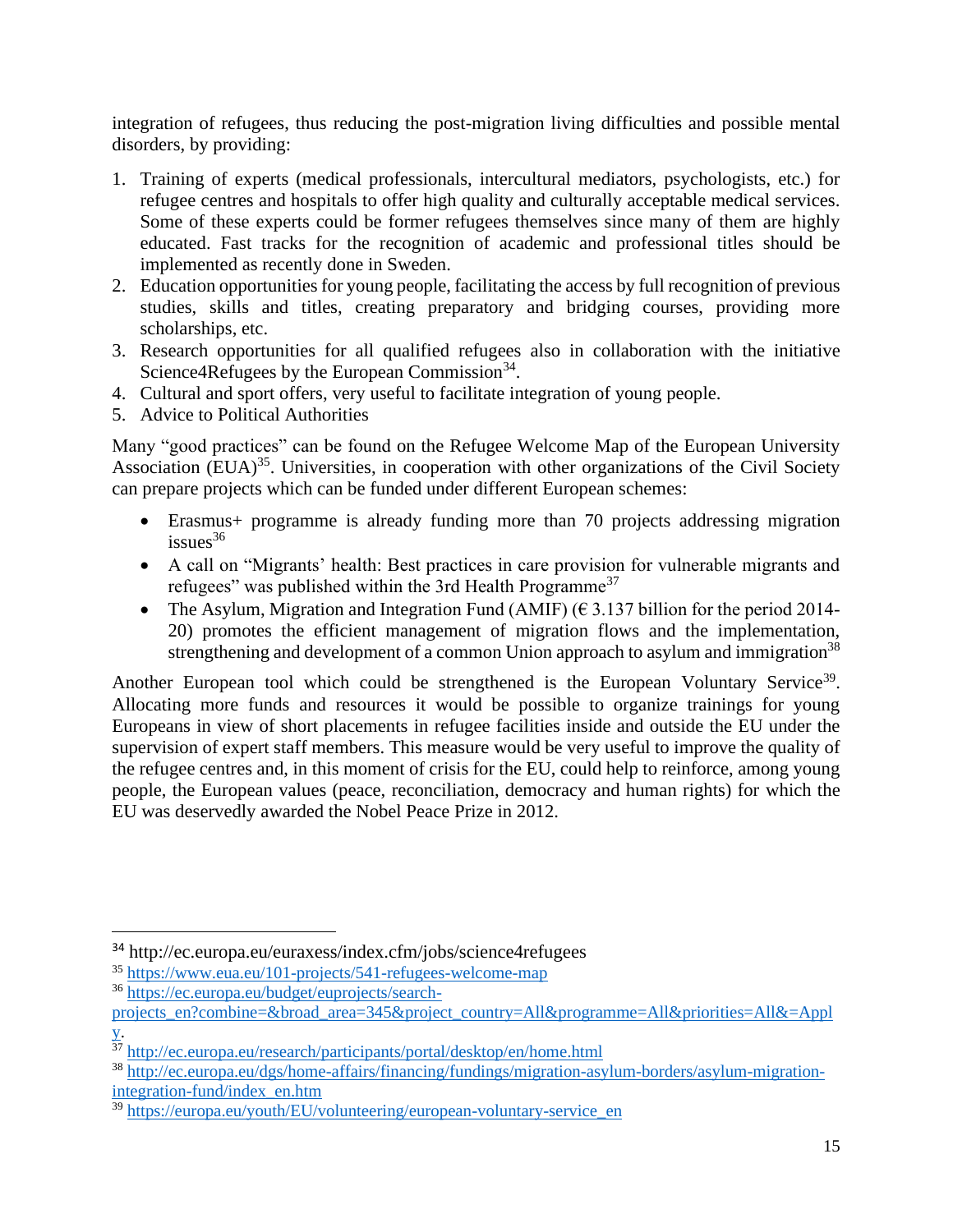#### **Alfred Spira**

#### *Access of migrants to healthcare in European countries*

People who are moving from their country to a foreign one for more than one year may be either regular migrants, asylum seekers, refugees or undocumented migrants. Their rights to access to health services are completely different according to their legal status in their host country.

The 1966 UN International Covenant on Economic, Social and Cultural rights as well as the 2013 EU Directive for International protection recognize the right for everyone to the enjoyment of the highest attainable standard of physical and mental health and access to emergency care and essential treatment of illnesses and of serious mental disorders. All EU member states recognize these European human rights. But, paradoxically, within member States, health care legal entitlements rely on very diverse national regulations. Access to health care for migrants in European countries is a national competence. It is often dependent upon the legal status of migrants, with undocumented migrants facing the biggest challenges in accessing health care. This creates a paradox with contradictory demands of inclusion within the health care systems seen as a human right and exclusion from health care through national definitions of inclusion like citizenship of origin, insurance contributions, or a specific status such as registered asylum seeker or refugee. Contradictory demands create uncertainty for health care organisations (mostly NGOs) and their personnel: if they provide care, they may act against national legal and financial regulations; if they do not provide care, they violate human rights and exclude the most vulnerable. This paradox cannot be resolved at a practice level but has to be managed in such a way that neither human rights nor national regulations are violated, in accordance with European and national regulations<sup>40</sup>.

Diversity of access to health services in European countries will be analyzed in this presentation, focusing on national regulations and difficulties resulting in the lack of health services provision. The examples of France and Germany will be detailed. On top of barriers to receive care generated by lack of entitlement due to legal status (undocumented migrants, asylum seekers, refugees), other barriers emerge from the low awareness of chronic disease risks among migrants who are often in good health as a consequence of the "healthy migrant effect"; low awareness of the organization of health services in host countries; problems arising from language and communication problems.

Improvements may arise from ensuring that all health staff are aware of rights and entitlements, access to timely high-quality interpreting services, information and education for migrant patients about national health care services, exchange of migrant personal health information between countries.

<sup>40</sup> Karl-Trummer, Ursula, Novak-Zezula, Sonja, Metzler, Birgit (2009): Managing a Paradox: Health Care for Undocumented Migrants in the EU. In: Finnish Journal of Ethnicity and Migration; 4, 2; 53-60; http://c-hm.com/wp-content/uploads/2019/09/Managing-a-Paradox\_Heatlh-Care-for-UDMs-in-the-EU\_2009.pdf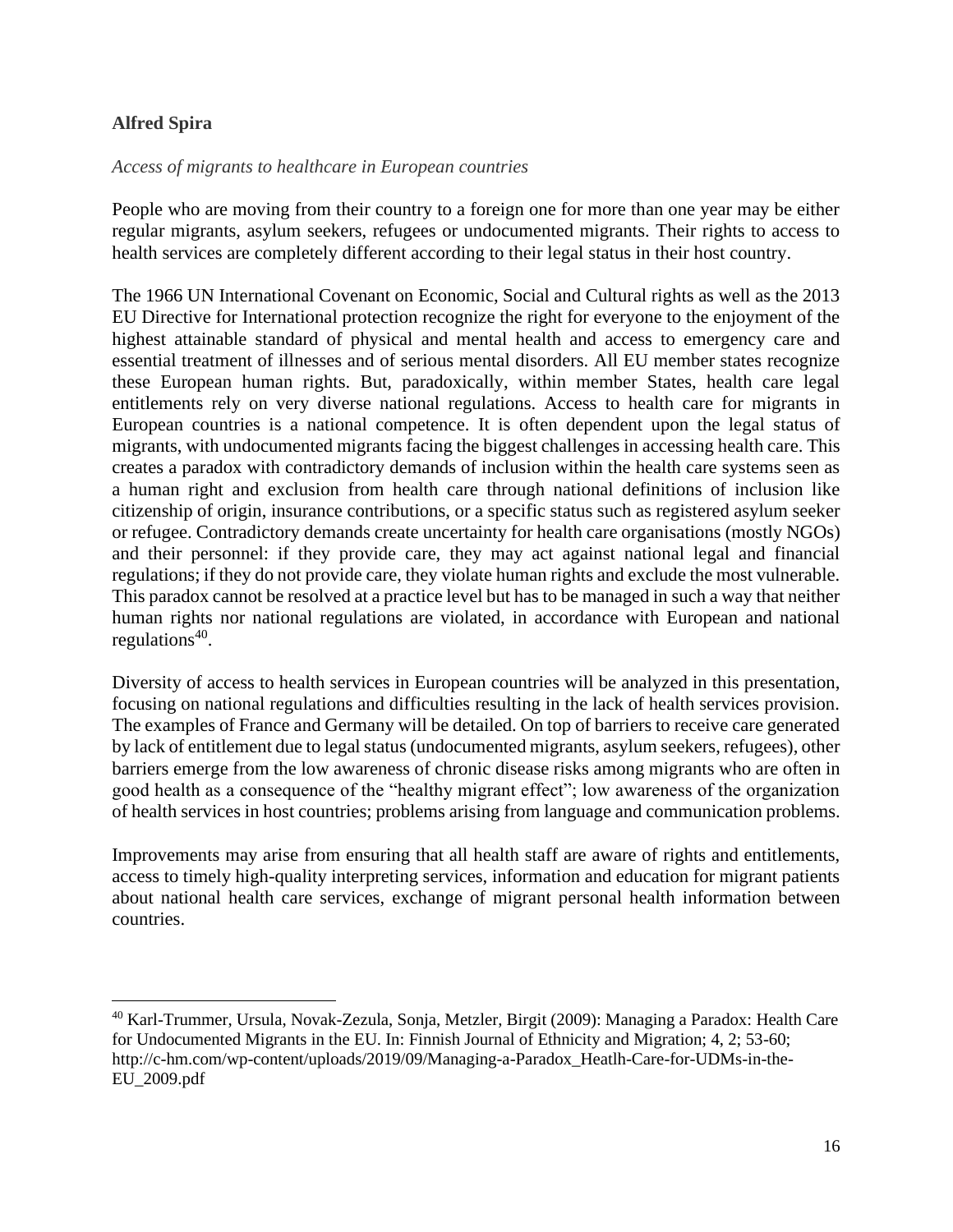### **Annex 2. Speakers' Biographies**

**Professor George Griffin, President of FEAM** 



George Griffin is the President of the Federation of European Academies of Medicine (FEAM). He is Emeritus Professor of Infectious Diseases and Medicine at St George's, University of London, a Board Member of Public Health England and a fellow of the UK Academy of Medical Sciences. Prof. Griffin gained his BSc in Pharmacology and Molecular Biology at King's College London Sciences, where he was awarded the Delegacy Prize for Excellence in Preclinical Science. He was awarded a PhD in Cell Biology/Biochemistry at the University of Hull, and returned to clinical studies at St George, University of London, where he was awarded the MBBS. During this time, he was awarded a Harkness Fellowship of the Commonwealth Fund of New York at Harvard Medical School. On return to the UK, he continued clinical training at the Royal Postgraduate Medical School where he was tutor in Medicine, and the National Hospital for Nervous Diseases. He then returned to St George's as lecturer, was awarded a Wellcome Trust Senior Lectureship and became consultant physician on the Clinical Infection Unit where he was instrumental in developing an internationally renowned research unit twinned to the Clinical Unit. He held prestigious research fellowships in the University of Michigan and National Institutes of Health. Professor Griffin was awarded the distinction of CBE in 2018 (Commander of the British Empire) for his research and its contribution to Public Health. His research has focused on the host response to infection at cell, molecular and whole body level and his principal clinical contributions have been in the characterisation of intestinal disease in HIV infection, mechanisms of weight loss in HIV and definition of loss of mucosal immune response in advanced HIV infection.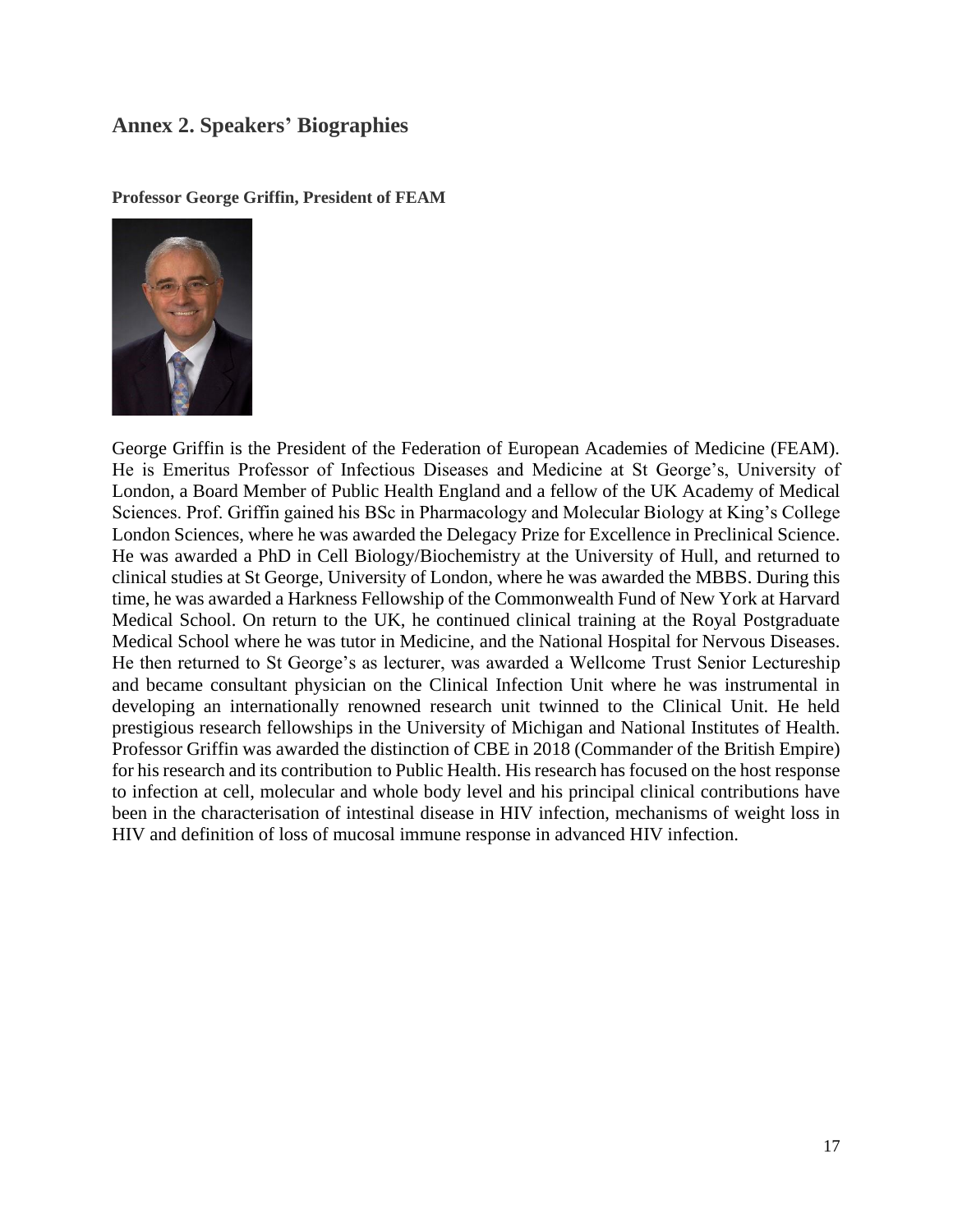**Professor Graham Caie, President of ALLEA**



Professor Graham Caie CBE currently serves as Vice President of ALLEA, the European Federation of Academies of Sciences and Humanities. He is a Fellow and former Vice President of the Royal Society of Edinburgh and Deputy Chair of the National Library of Scotland. He is on the Advisory Board of the British Council, Scotland, and on the Court (governing body) of Queen Margaret University, Edinburgh. He is a former Vice Principal of the University of Glasgow where he is now Professorial Research Fellow. He is Emeritus Professor of English Language at the University of Glasgow and a Founding Fellow of the English Association.

**John F. Ryan, Director, Public Health, Country knowledge and crisis management, European Commission**



John F. Ryan is Director of the Commission Public Health, country knowledge, crisis management directorate since September 2016. Previously, in the same department, he was the Head of Unit responsible for health threats, health information, the cancer programme, the pollution related disease programme, the drugs prevention programme, the health monitoring programme, the health promotion programme, the rare diseases programme and the injury prevention programme. Most recently, he led the unit responsible for health determinants and inequalities. He was a Commission representative on the Board of the EU Lisbon Drugs Agency, and is currently the Commission representative on the Board of the European Centre for Disease Prevention and Control. He also had the charge of dealing with tobacco control issues including product regulation directives, tobacco advertising, and the WHO international treaty negotiations for a tobacco convention. He has previously worked in other European Commission departments dealing with the completion of the internal market, and on international trade negotiations. He is also an official of the Irish civil service (on leave).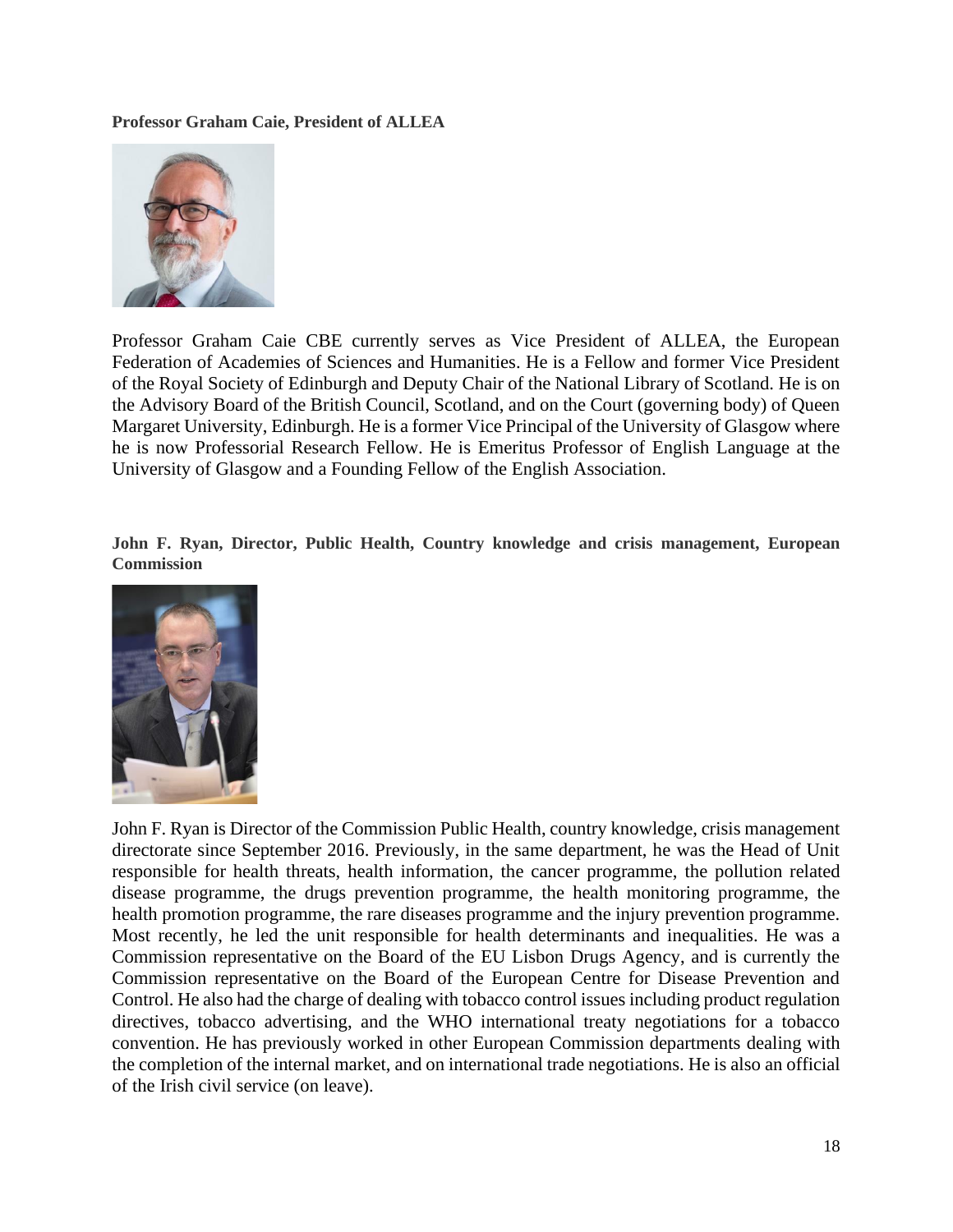**Dr Elisabeth Waagensen, Medical doctor and consultant for the Migration and Health Programme at the WHO Regional Office for Europe**



Elisabeth Waagensen is a Medical Doctor and a Master in Disaster Management from the School of Global Health at the University of Copenhagen, currently a consultant for the Migration and Health Programme at the WHO Regional Office for Europe.

Dr. Waagensen worked in clinical medicine for a number of years, also earning a degree in Health Coaching from the Institute of Integrative Nutrition in New York. Whether in medical practice or in coaching, the importance of working intensively with personal motivation methods and promoting prevention of illness through a holistic approach to health and well-being that tackles the specific determinants of health that an individual may face in their own life has remained a focus of her work.

While finishing her thesis on the perception of preparedness by Danish medical doctors in case of largescale Emergencies, Elisabeth started working with the Migration and Health Programme. Her primary responsibilities include developing the research and evidence agenda for the programme, acting as focal point for the WHO Collaborating Centers in Refugee and Migrant health, and for administrating the production of publications from the programme*.*

#### **Dr. Xavier de Béthune, Medical Director, Médecins du Monde, Belgium**



Dr. Xavier de Béthune is Health Director with Doctors of the World-Belgium. He supervised for 4 years an increasing number of programmes taking care of the health and even more of the rights of migrants in Belgium, Europe, North Africa and Niger. He used to be a quality of care expert in hospitals in Belgium after having spent 20 years in health development programs in several African countries and in the academic world. Today he mainly represents the health expert of DotW on health and migration, Dr Estelle Spoel. She is presenting her study at the EPHA in Marseille.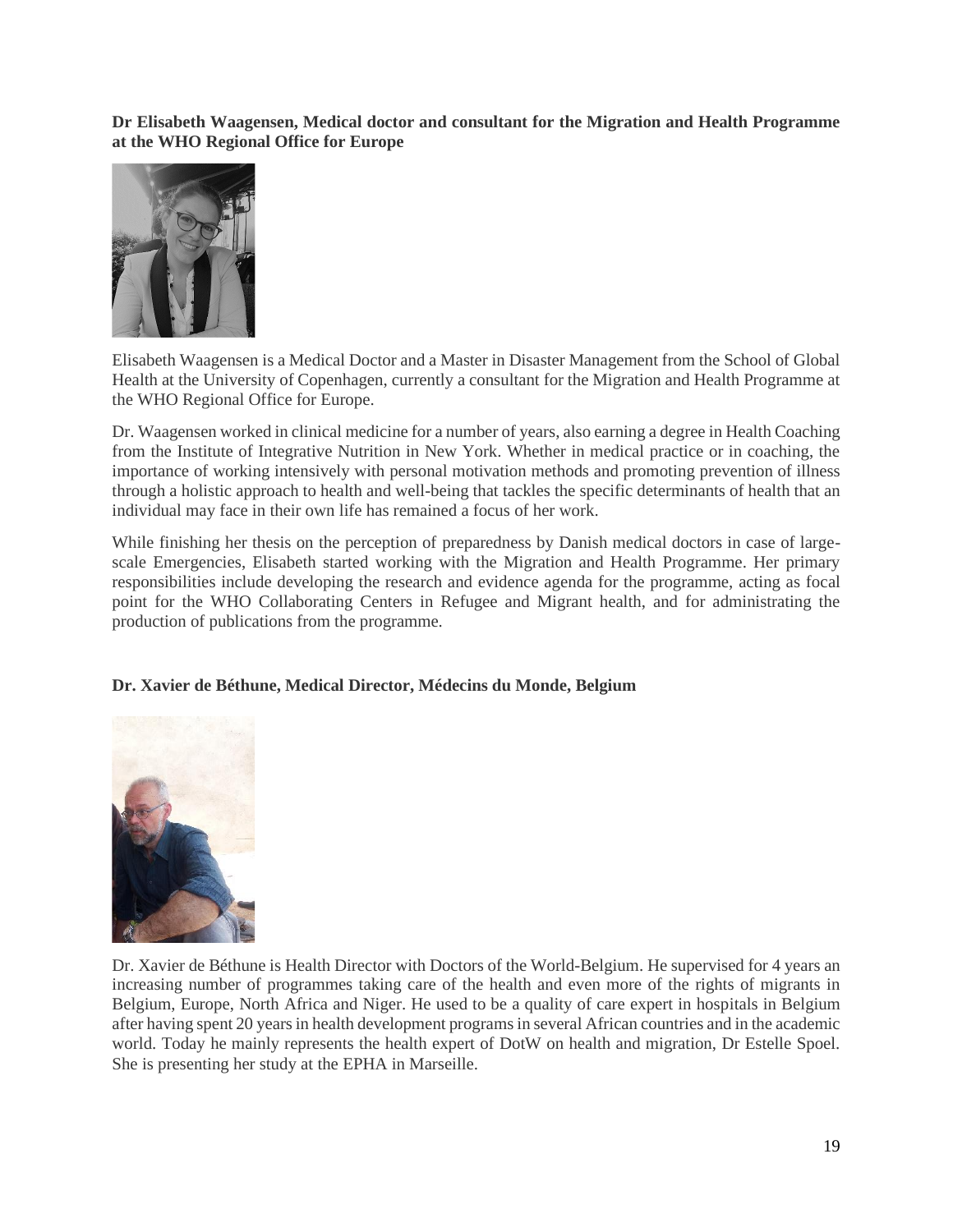#### **Dr Sonja Novak-Zezula, Managing Director of the Center for Health and Migration, Austria**



Sonja Novak-Zezula, Ph.D in Sociology, Mag.rer.soc.oec. in Communication Sciences, is Managing Director of the Center for Health and Migration and Executive Partner of Trummer & Novak-Zezula OG. Her main fields of research are health and migration with a special focus on vulnerable migrant groups, and quality development of health services and public health systems.

#### **Dr Maria Melchior, INSERM, Epidemiologist Research Director at the French National Institute of Health and Medical Research (INSERM)**



Maria Melchior is Research Director at the French National Institute of Health and Medical Research (INSERM) (ScD in Social Epidemiology at Harvard University). Her research focuses on social inequalities in mental health, with a particular emphasis on developmental trajectories from childhood to adulthood and the intergenerational transmission of psychiatric disorders. Most projects have relied on data collected in longitudinal cohort studies of children set up in France (EDEN, ELFE, TEMPO) or other countries (Dunedin study set in New Zealand, ELDEQ in Canada). Maria Melchior received the Research Prize of the European Psychiatric Association (2012) and the Early Career Award of the International Society of Behavioral Medicine (2004). She is the author or co-author of over one hundred publications in international peer-reviewed journals. Since 2018, she's head of the Department of Health at the Convergences Institute on Migrations in Paris.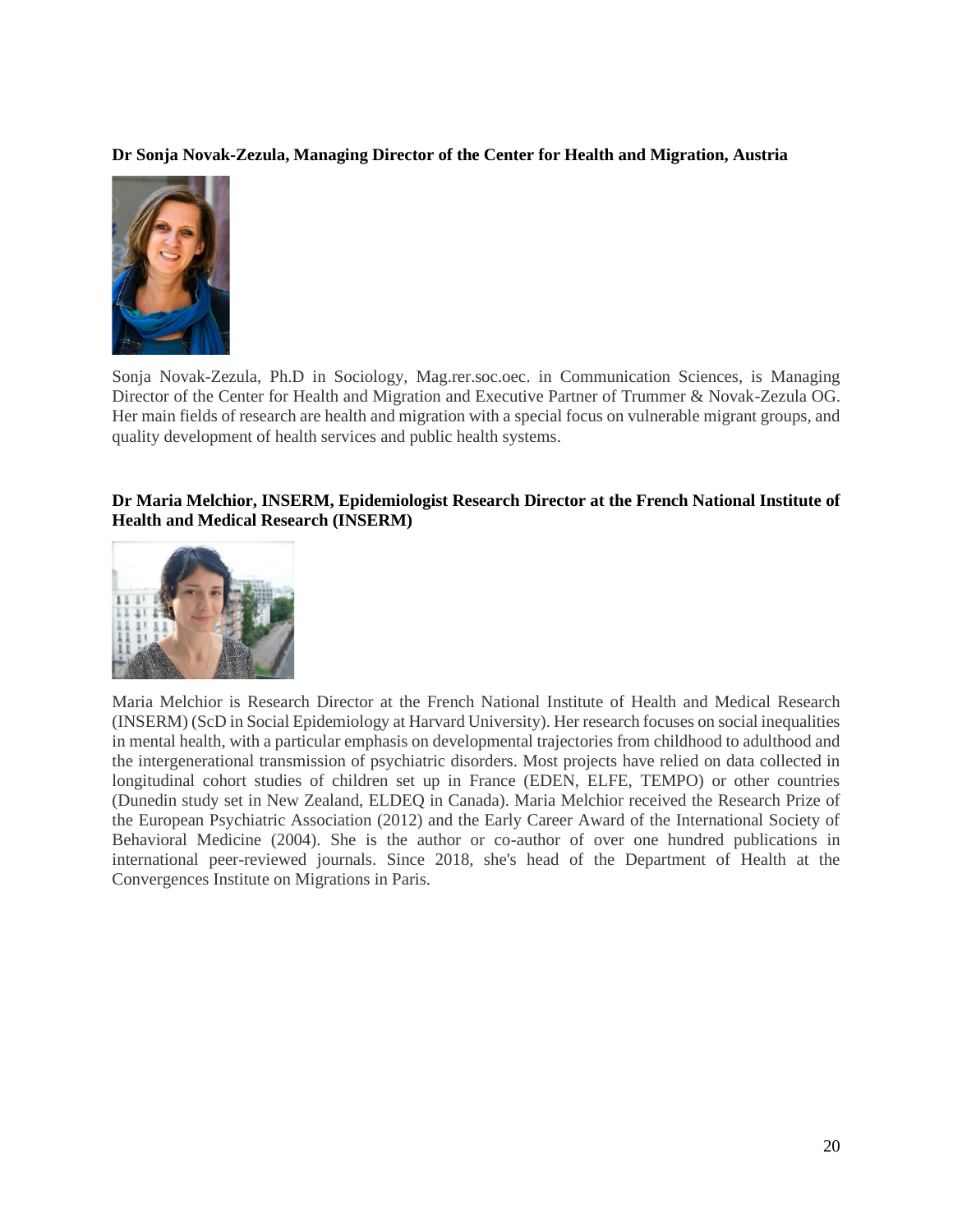**Professor Manuel Carballo, Executive Director of the International Centre for Migration Health and Development ICMHD, former Chief of Social and Behavioral Research, WHO Global Progam on AIDS, former Public Health Advisor to Bosnia and Herzegovina, former Professor of Clinical Public Health at the Columbia University Mailman School of Public Health, New York.** 



Dr Manuel Carballo is an epidemiologist specialized in migration and migrant health. He is Executive Director of the International Centre for Migration Health and Development in Geneva. Prior to joining ICMHD, he held a number of senior scientist posts at WHO. He was the Scientific Coordinator of the first International Study on Breastfeeding and Child and Maternal Health undertaken by WHO. Then in 1986 he was one of the three-person team asked to develop the WHO Global Program on AIDS (GPA) where he remained until 1992 as Chief of Behavioral Research on HIV/AIDS. Since joining ICMHD he has coordinated major studies on the impact of migration on the epidemiology of viral hepatitis, migration and diabetes, impact of war on maternal and child health, access to healthcare and social integration of migrants, and psychosocial health of displaced populations. He is a technical adviser to the ECDC, the Council of Europe, WHO and UNAIDS on migration and health.

#### **Professor Ibrahim Abubakar, Director, UCL Institute for Global Health / Chair, Lancet Commission on Migration and Health**



Professor Ibrahim Abubakar (MBBS, DPH, MSc, PhD, FFPH, FRCPE, FRCP) Director of the University College London Institute for Global Health (IGH). He is honorary Consultant at Public Health England, an NIHR Senior Investigator and honorary professor at the London School of Hygiene and Tropical Medicine. Over the last 3 decades he has had a career with leadership roles spanning clinical, academic and public service work. He was a senior scientist at the MRC Clinical Trials Unit and was head of TB at Public Health England until his appointment at UCL IGH. Prior to joining UCL in 2012, he was Professor in Health Protection at the Norwich Medical School. He qualified in medicine and initially trained in general medicine before specialising in public health medicine. His academic training was undertaken at the London School of Hygiene and Tropical Medicine, University of Cambridge, the University of East Anglia and Ahmadu Bello University.

He has extensive experience of expert advisory group and funding panel work and is currently chair of the WHO main advisory group for tuberculosis - Scientific and Technical Advisory Group for TB (STAG TB),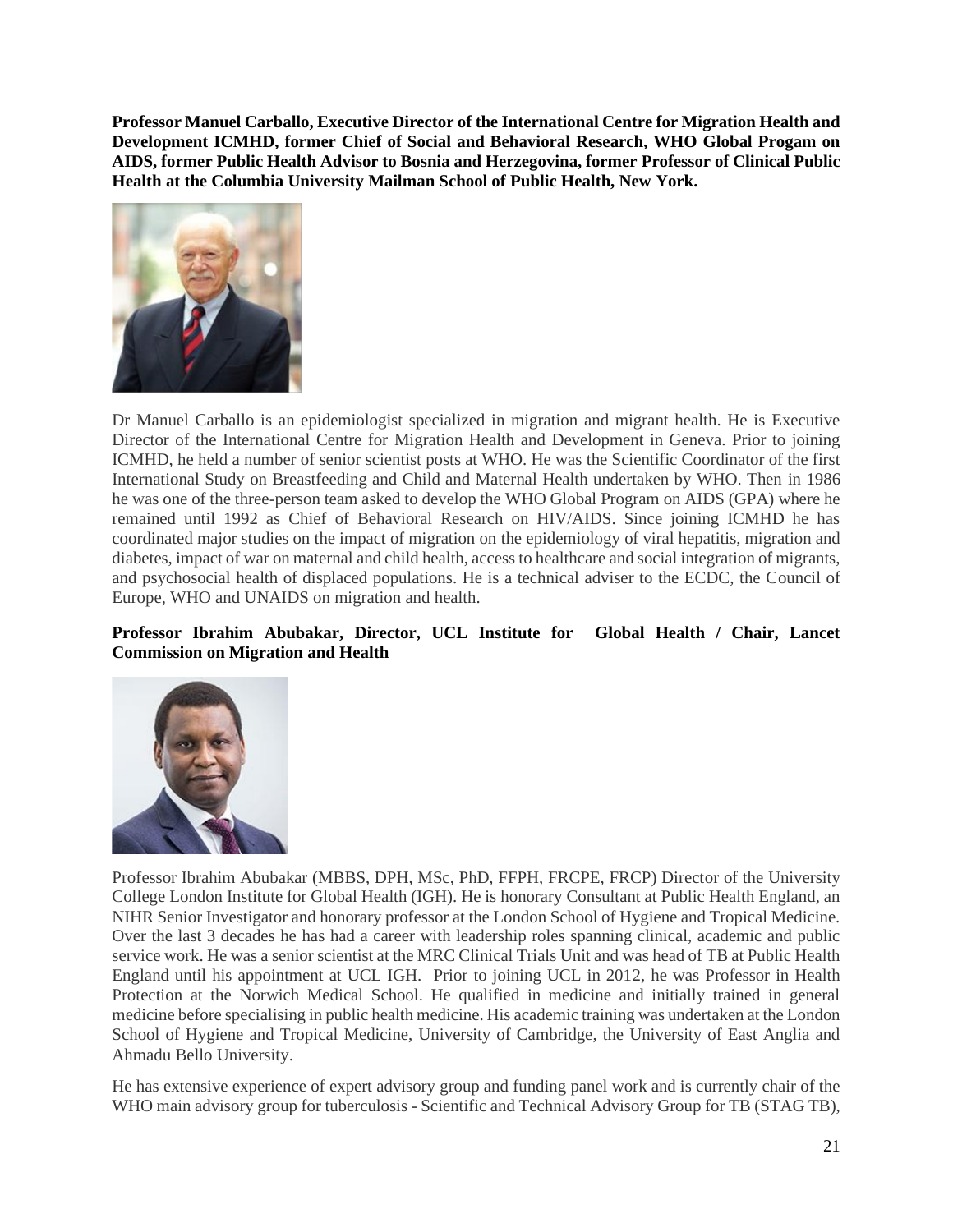chair of the Wellcome Trust Population Health ERG and the UK NICE guideline development group for obesity, board member of the Open Society Foundations public health programme, the African Research Excellence Foundation, the WHO HIV and Hepatitis Strategic Advisory Committee and the MRC Global Health Board. He chaired the UCL Lancet Commission on Migration and Health.

His global health research interests combine health system and policy and a focus on the epidemiology and control of diseases affecting vulnerable populations including tuberculosis, HIV, hepatitis and emerging infections with studies in multiple countries. He has published over 300 peer reviewed papers (h-index 62), several book chapters and an infectious disease epidemiology textbook. He is currently leading a Lancet Nigeria Series.

#### **Professor Pierre Buekens, Director of the center for emerging Reproductive and perinatal Epidemiology Tulane university USA**



Pierre Buekens *MD, MPH, PhD,* is W. H. Watkins Professor of Epidemiology at the School of Public Health and Tropical Medicine and Adjunct Professor of Obstetrics and Gynecology at the School of Medicine at Tulane University, New Orleans. He is also Director of the Center for Emerging Reproductive and Perinatal Epidemiology (CERPE). Dr. Buekens was Dean of Tulane School of Public Health and Tropical Medicine from 2003 to 2018. He previously was Professor and Chair of the Department of Maternal and Child Health and Associate Dean for Global Health in the School of Public Health at The University of North Carolina at Chapel Hill. Dr. Buekens earned his MD, MPH, and PhD degrees from the Free University of Brussels (Belgium). In 2010 he was awarded an Honorary Doctorate in Medical Sciences by the University of Suriname. He is a Corresponding Member of the Royal Academy of Medicine of Belgium and is immediate past chair of the Board of the Consortium of Universities for Global Health (CUGH). Dr. Buekens' research interests are in global perinatal and reproductive epidemiology.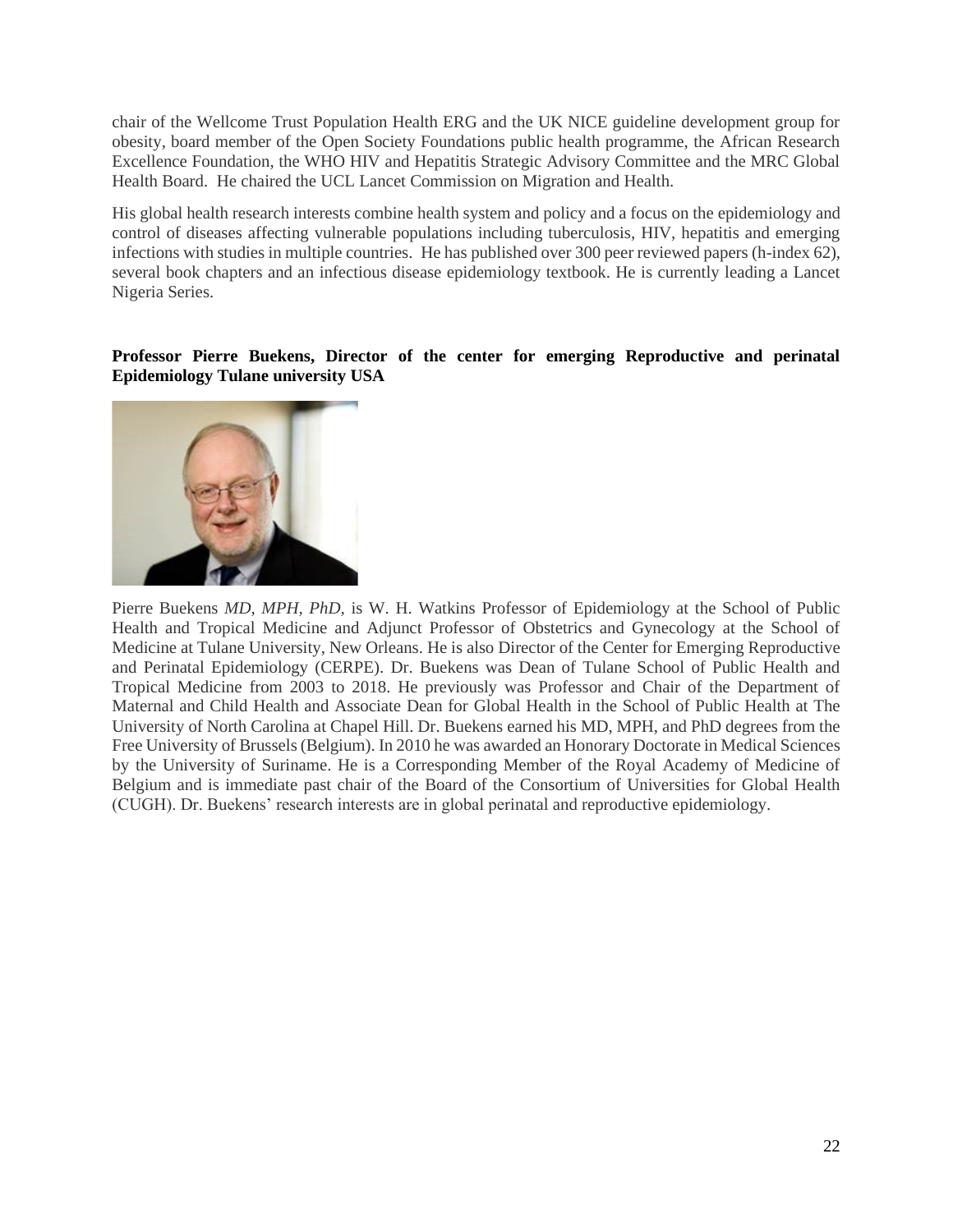**Professor Luciano Saso, Vice-Rector for European University Networks, Faculty of Pharmacy and Medicine, Sapienza University of Rome, Italy**



Luciano Saso is Professor at the Faculty of Pharmacy and Medicine, Sapienza University of Rome, Italy. Professor Saso received his PhD in Pharmaceutical Sciences from Sapienza University in 1992. He is author of more than 220 scientific articles published in peer reviewed international journals with impact factor (SASO-L in www.pubmed.com, total impact factor > 500, H-index Google Scholar 43, Scopus 35). He coordinated several research projects and has been referee for many national and international funding agencies and international scientific journals in the last 30 years.

Prof. Saso has extensive experience in international relations and he is currently Vice-Rector for European University Networks at Sapienza University of Rome. In the last 15 years, he participated in several projects and has been speaker and chair at many international conferences organised by the UNICA network of the universities from the Capitals of Europe [\(http://www.unica-network.eu/\)](http://www.unica-network.eu/) and other university associations. Prof. Saso has been Member of the Steering Committee of UNICA for two mandates (2011-2015) and he is currently President of UNICA.

Prof. Saso is the Representative of Sapienza in the M8 Alliance of Academic Health Centers, Universities and National Academies [\(https://www.worldhealthsummit.org/m8-alliance.html\)](https://www.worldhealthsummit.org/m8-alliance.html) and organized three Expert Meetings on Migrant and Refugee Health in Rome [https://www.worldhealthsummit.org/m8](https://www.worldhealthsummit.org/m8-alliance/topics/migrant-and-refugee-health.html) [alliance/topics/migrant-and-refugee-health.html](https://www.worldhealthsummit.org/m8-alliance/topics/migrant-and-refugee-health.html)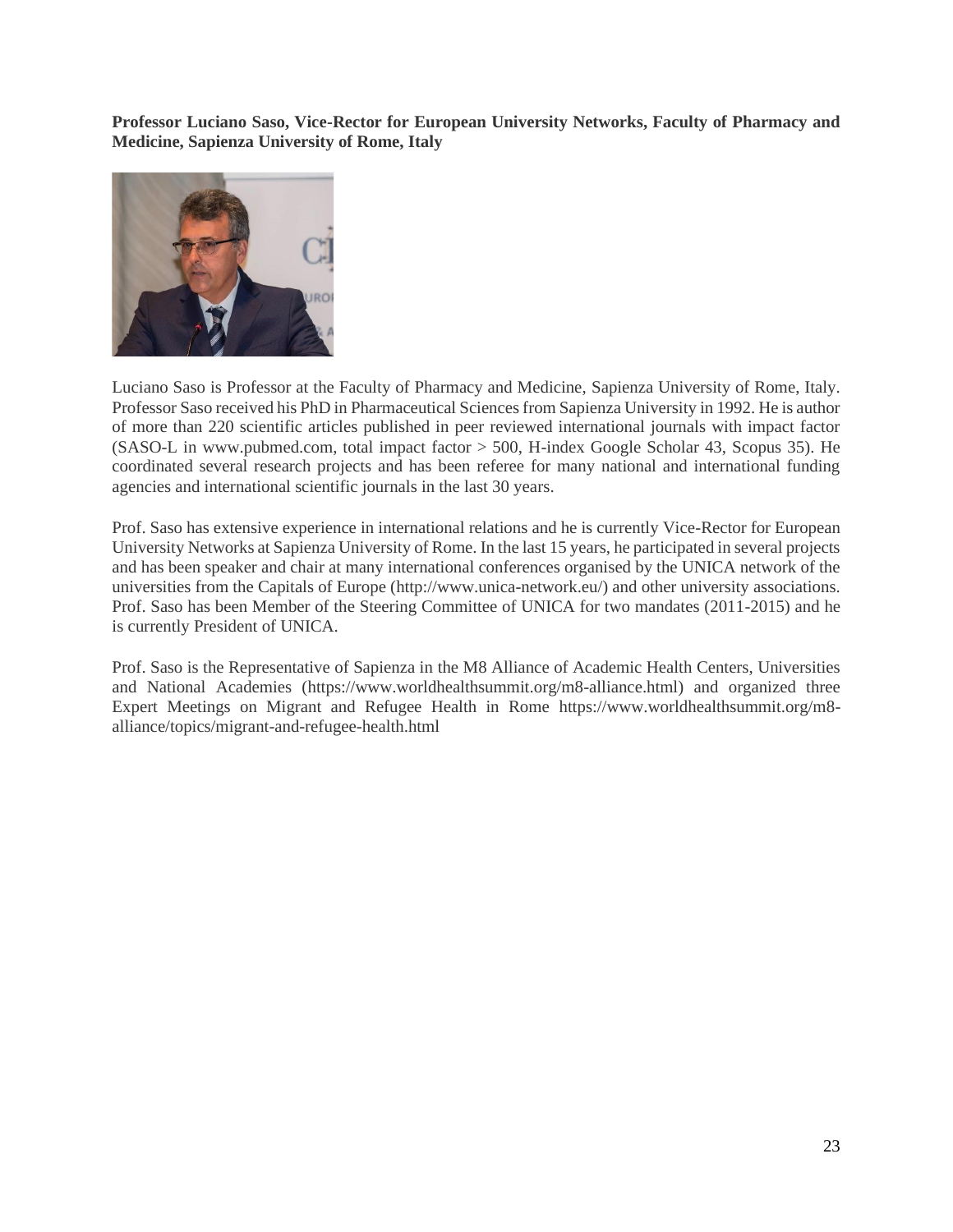**Professor Erika Vlieghe, Head, Department of General Internal Medicine, Infectious diseases and Tropical medicine, University Hospital Antwerp**



Dr. Erika Vlieghe is Head of the Department of General Internal Medicine, Infectious diseases and Tropical Medicine at the University Hospital Antwerp. She is an internal medicine and infectious diseases specialist with extensive experience in Belgium as well as in the tropics. She also works as a senior clinical staff member and researcher at the Institute of Tropical Medicine in Antwerp. Prof. Vlieghe teaches tropical medicine and infectious diseases at ITM and University of Antwerp.

The past few years she carried out pioneering research on antibiotic resistance in Southeast Asia in the framework of her PhD. In October 2014 she was appointed as national Ebola coordinator in Belgium.

#### **Professor Alfred Spira, French Academy of Medicine**



Alfred Spira (MD, PhD) is an Honorary Professor of Public Health and Epidemiology at Paris School of Medicine, a member of the French National Academy of Medicine. Head of Epidemiology Department at the Bicêtre Hospital, he led research units at Inserm on Human reproduction epidemiology and Public Health research and then developed the National Institute for Public Health Research (IReSP). He participated in numerous international research consortia and national and international scientific committees, particularly with WHO. Since January 2014, he has been a volunteer doctor at the French Medeçins du Monde and Samusocial de Paris, a member of the National Support Group of the Federation of Solidarity Actors. He promotes a multidisciplinary and political position for public health, where each discipline brings its critical views and dialogues with others, while keeping its theoretical and methodological specificities.

He contributes to the consideration of public health through numerous interventions: articles in the major press, radio (Science Culture) and TV programs (Journal of Health), organization of public debates (Jeudis de la santé with Inserm, Institut Pasteur and Liberation), participation in associative and political life. Through his social and political commitment, he contributes to the consideration of health in social dynamics, in the face of major contemporary issues such as environmental changes, human migrations, and access to human rights for all.